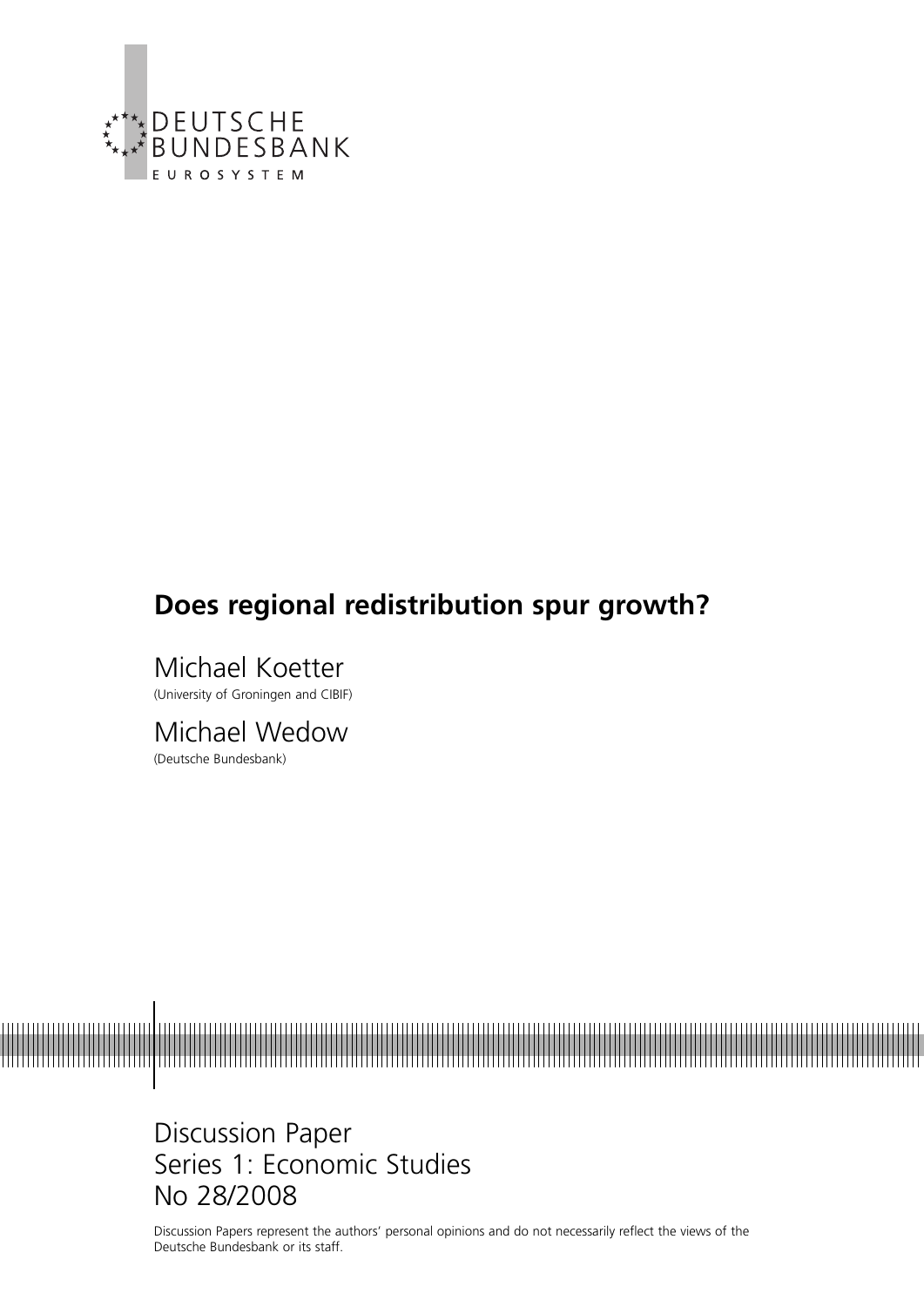**Editorial Board:** Heinz Herrmann

 Thilo Liebig Karl-Heinz Tödter

Deutsche Bundesbank, Wilhelm-Epstein-Strasse 14, 60431 Frankfurt am Main, Postfach 10 06 02, 60006 Frankfurt am Main

Tel +49 69 9566-0 Telex within Germany 41227, telex from abroad 414431

Please address all orders in writing to: Deutsche Bundesbank, Press and Public Relations Division, at the above address or via fax +49 69 9566-3077

Internet http://www.bundesbank.de

Reproduction permitted only if source is stated.

ISBN 978-3–86558–473–1 (Printversion) ISBN 978-3–86558–474–8 (Internetversion)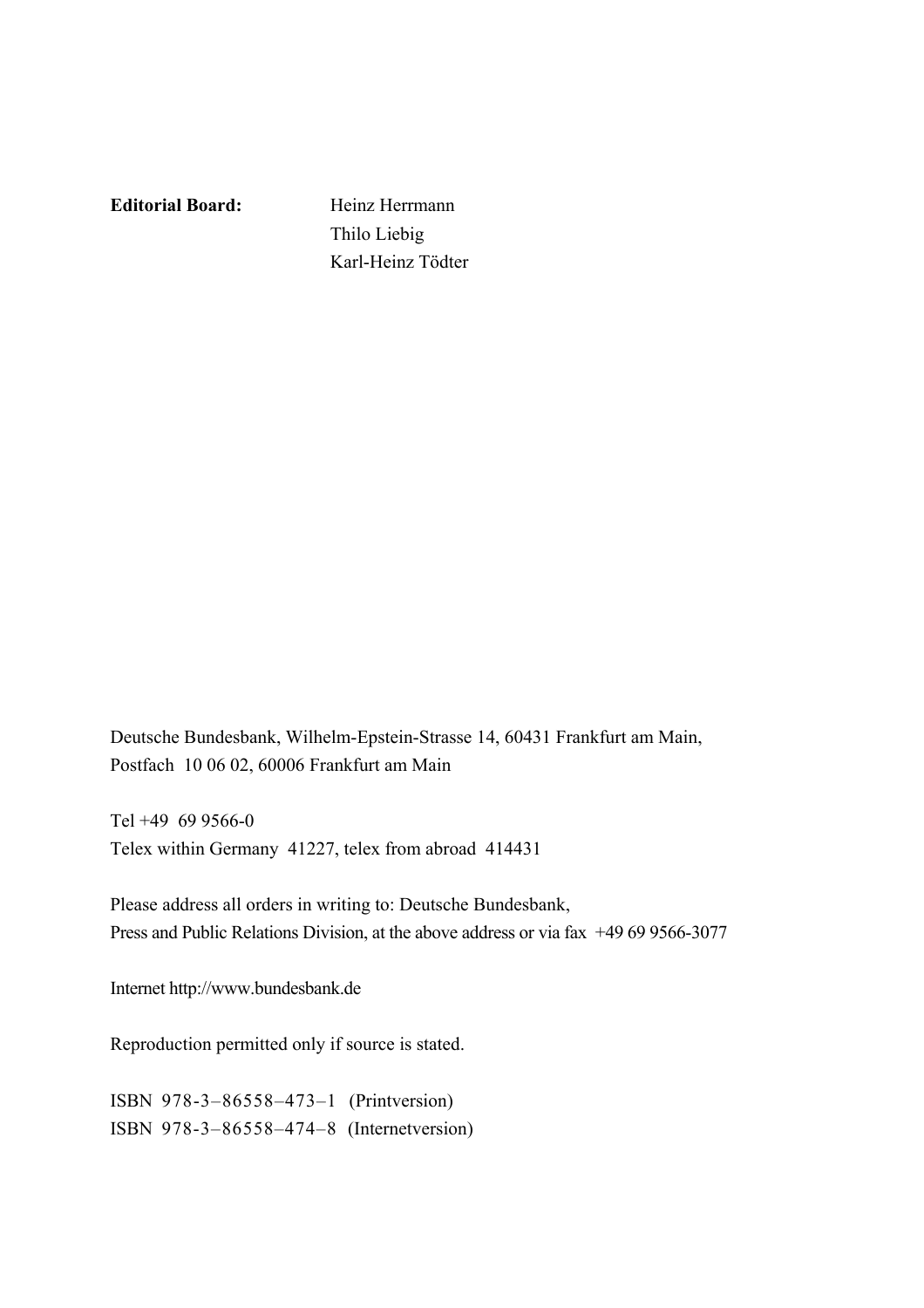### **Abstract:**

After the German reunification, interregional subsidies accounted for approximately four percent of gross fixed capital investment in the new federal states. We show that between 1992 and 2005 infrastructure and (small) business aid had a negative net impact on regional economic growth. This suggests that regional redistribution was ineffective, potentially due to a lack of spatial concentration to create growth poles.

**Keywords:** Regional growth, redistribution, infrastructure, investment subsidies

**JEL-Classification:** R11, R42, R58.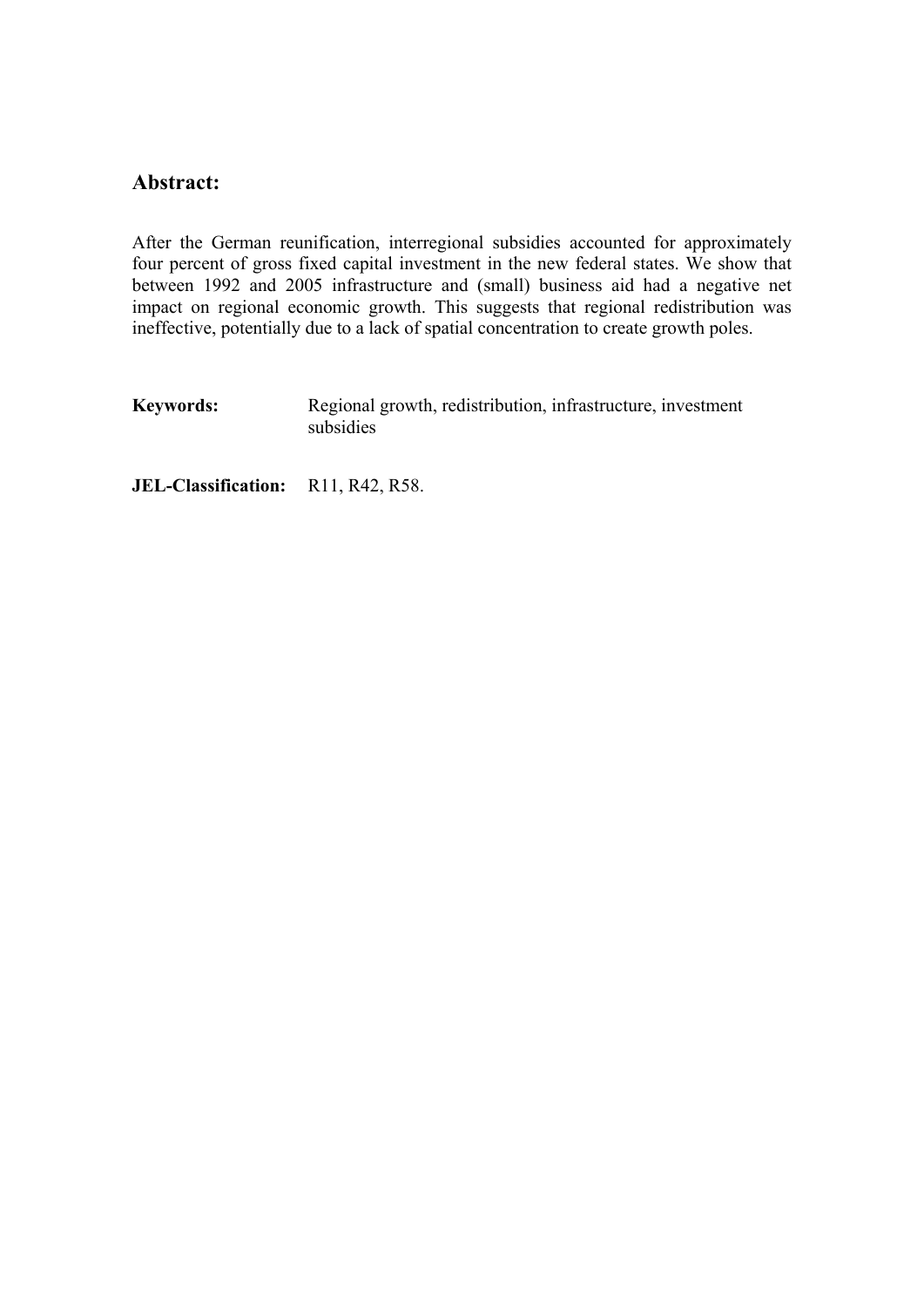#### **Non technical summary**

The regional redistribution of capital after the German reunification has been sizeable. From 1991 to 2007 investment projects totalling  $\epsilon$ 237 billion have been supported with subsidies of €58.7 billion under the Joint Agreement for the Improvement of Regional Economic Structures.

The growth effect of capital subsidies continues to be a matter of debate in the theoretical and empirical literature. Capital subsidies have the potential to further the agglomeration of firms and thereby to provide a stimulus to employment and economic growth. However, it has been frequently argued that a broad support of too many regions can lead to a mis-allocation of productive resources and consequently to negative growth effects. So far the majority of empirical growth studies on regions have neglected capital subsidies due to the lack of data.

We use a data set of capital subsidies to economically and structurally weak German regions. The data consists of investment subsidies granted for business and infrastructure investments in East and West German districts for the period 1992 und 2005. Our results provide evidence for a lack of convergence between German districts and negative net effect of the capital subsidies. In our view, the results do not necessarily imply that capital subsidies are overall ineffective to stimulate growth. Rather, it may signal the lack of concentrating capital subsidies on regional growth poles i.e. regions where capital subsidies have the potential to lead to sustained growth.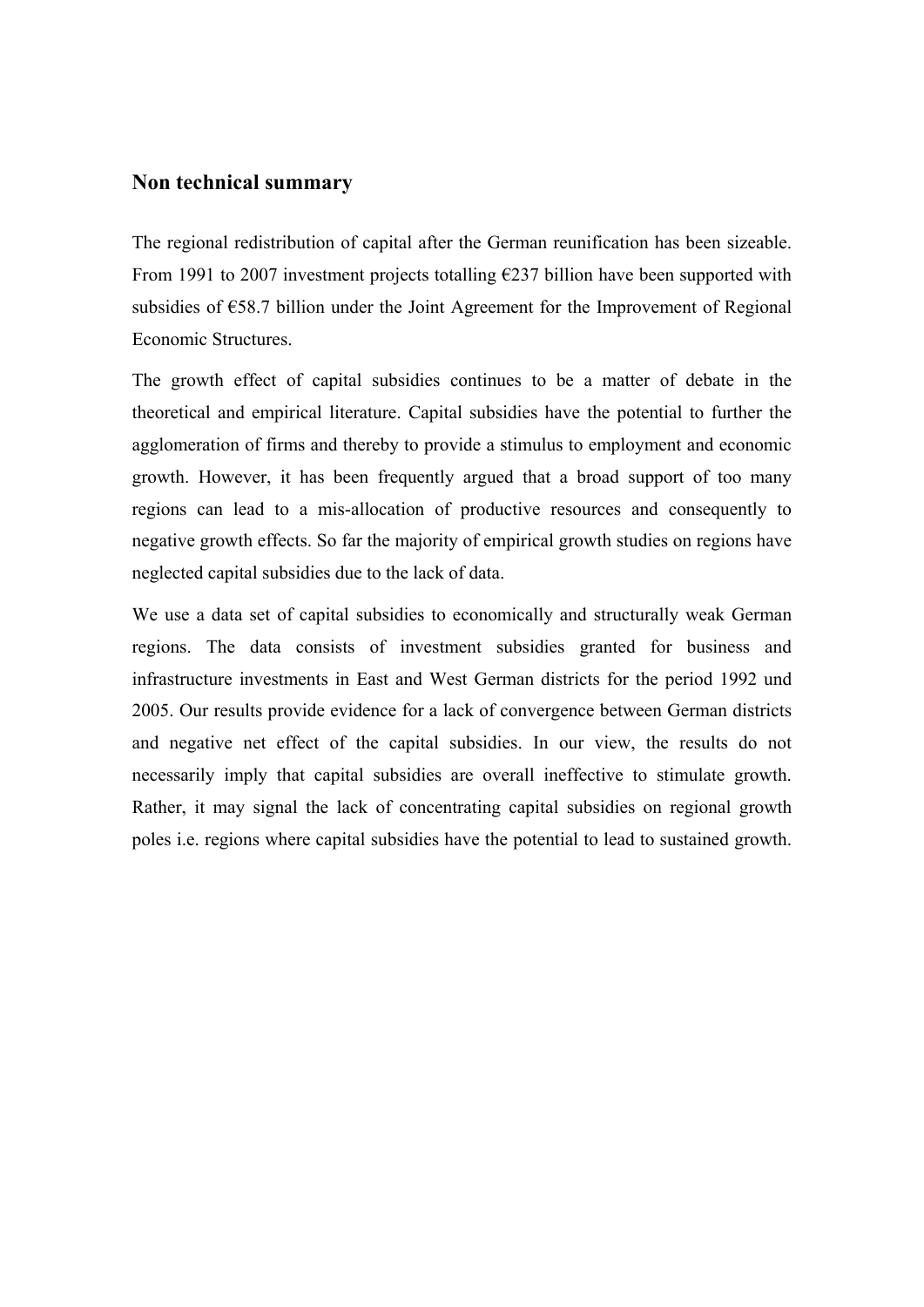### **Nicht technische Zusammenfassung**

Die regionale Umverteilung von finanziellen Mitteln nach der deutschen Wiedervereinigung ist ökonomisch signifikant. Zwischen 1991 und 2007 wurden Investitionen im Umfang von €237 Milliarden mit regionalen Subventionen von €58,7 Milliarden im Rahmen der Gemeinschaftsaufgabe "Verbesserung der regionalen Wirtschaftsstruktur" gefördert.

Der Wachstumseffekt solcher Subventionen ist sowohl theoretisch als auch empirisch unklar. Einerseits können Förderungsmassnahmen die Ansiedlungen von Unternehmen und somit Beschäftigung und Wachstum fördern. Andererseits kann eine zu breite Förderung zu vieler Regionen auch zu Fehlallokation von Produktionsfaktoren und somit negativen Wachstumseffekten führen. Die meisten empirischen regionalen Wachstumsstudien vernachlässigen diese Subventionen auf Grund der schwierigen Datenlage, so dass diese Frage unbeantwortet bleibt.

Wir nutzen detaillierte Daten regionaler Förderungsmaßnahmen hinsichtlich Infrastruktur und Gewerbe in ost- und westdeutschen Kreisen zwischen 1992 und 2005, um deren Wachstumseffekt empirisch zu bestimmen. Unsere Ergebnisse zeigen lediglich schwache Konvergenz der Kreise innerhalb der gesamten Bundesrepublik und einen negativen Nettoeffekt der beiden untersuchten Förderungsmassnahmen. Dies bedeutet nicht zwangsweise, dass regionale Subventionen keinen Wachstumseffekt haben. Vielmehr ist es ein mögliches Anzeichen dafür, dass Förderungsmassnahmen nicht ausreichend konzentriert sind, um Wachstumspole zu schaffen und nachhaltig zu unterstützen.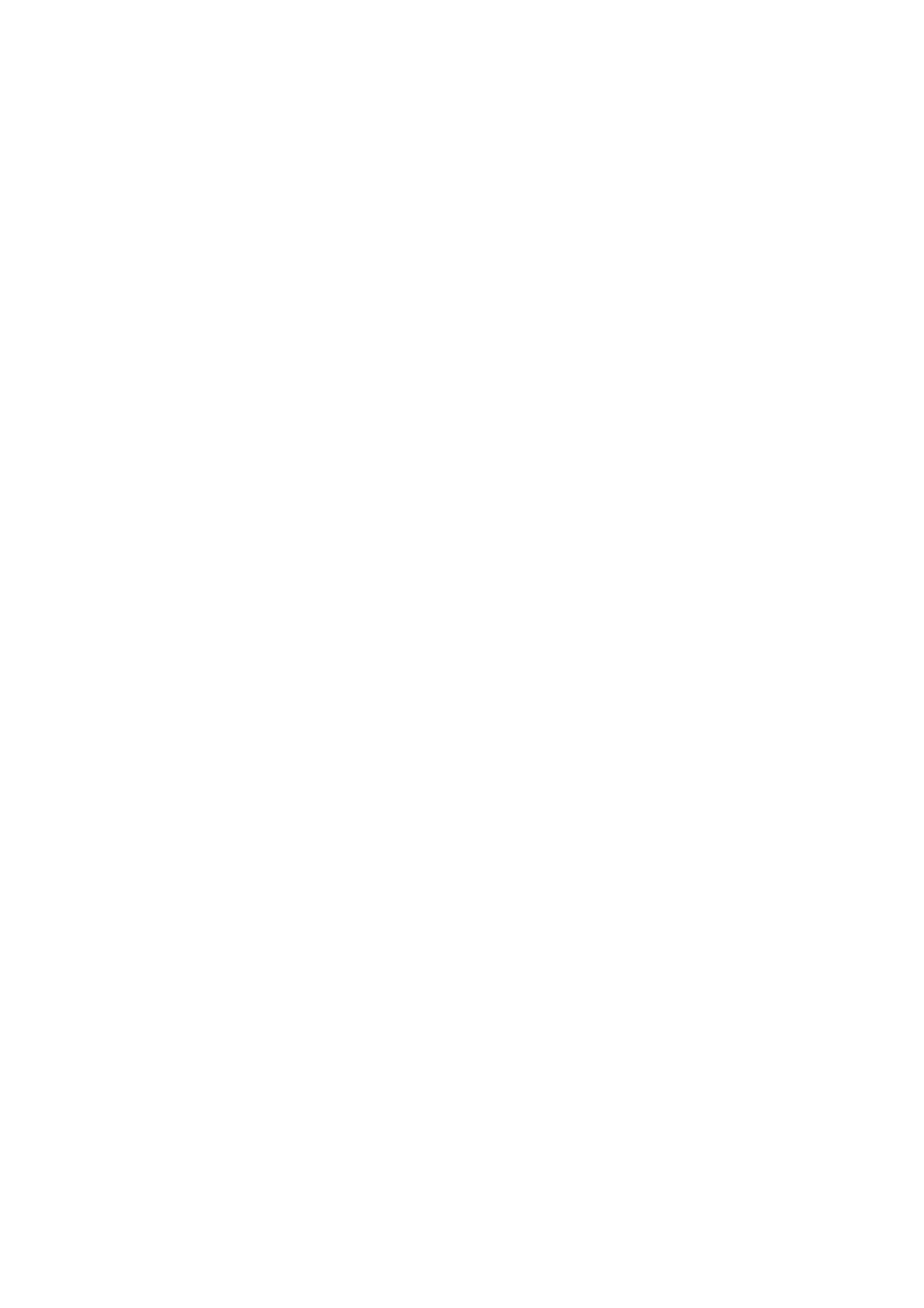## **Contents**

| 1 Introduction         |                |  |
|------------------------|----------------|--|
| 2 Methodology and data | 3              |  |
| 3 Subsidies considered | $\overline{4}$ |  |
| 4 Results              | 5              |  |
| 5 Robustness           | 9              |  |
| 6 Conclusion           | 9              |  |
| References             | 10             |  |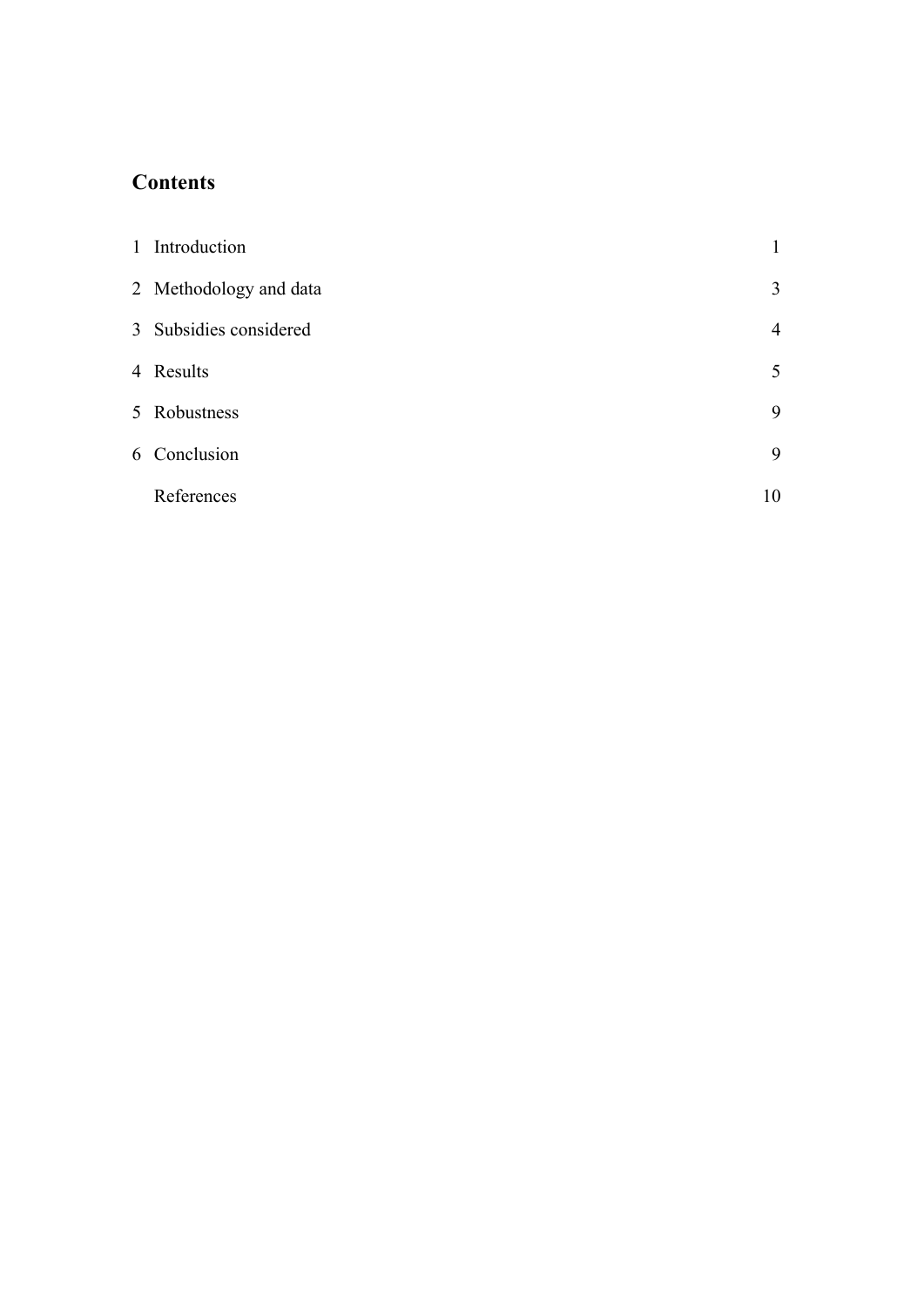# **Lists of Tables and Figures**

| Table 1  | Growth summary statistics German municipalities<br>$1992 - 2005$                                                                                                                       | $\overline{3}$ |
|----------|----------------------------------------------------------------------------------------------------------------------------------------------------------------------------------------|----------------|
| Table 2  | Subsidy Volume by Type and Region in $\epsilon$ million,<br>1991-2007                                                                                                                  | 5              |
| Table 3  | District growth regression with subsidies 1992 - 2005                                                                                                                                  | 6              |
| Table 4  | Spatially weighted subsidies and region specific samples                                                                                                                               | 8              |
| Table 5  | Percentage Share of Subsidies to CIS and Infrastructure<br>in Total Subsidies to respective Regions and Total<br>Subsidies in % of Gross Fixed Capital Investment<br>(GFCI), 1991-2007 | 13             |
| Table 6  | Robustness: Spatially weighted GDP, IV Estimation and<br>Cumulative Rate of Change (CAGR) for Human Capital                                                                            | 14             |
| Table 7  | Robustness: Baseline Specification using Initial Values                                                                                                                                | 15             |
| Table 8  | Robustness: Specification using Initial Values and<br><b>Spatial Control Variables</b>                                                                                                 | 16             |
| Figure 1 | <b>Investment Funding: Map of Assisted Areas</b>                                                                                                                                       | 12             |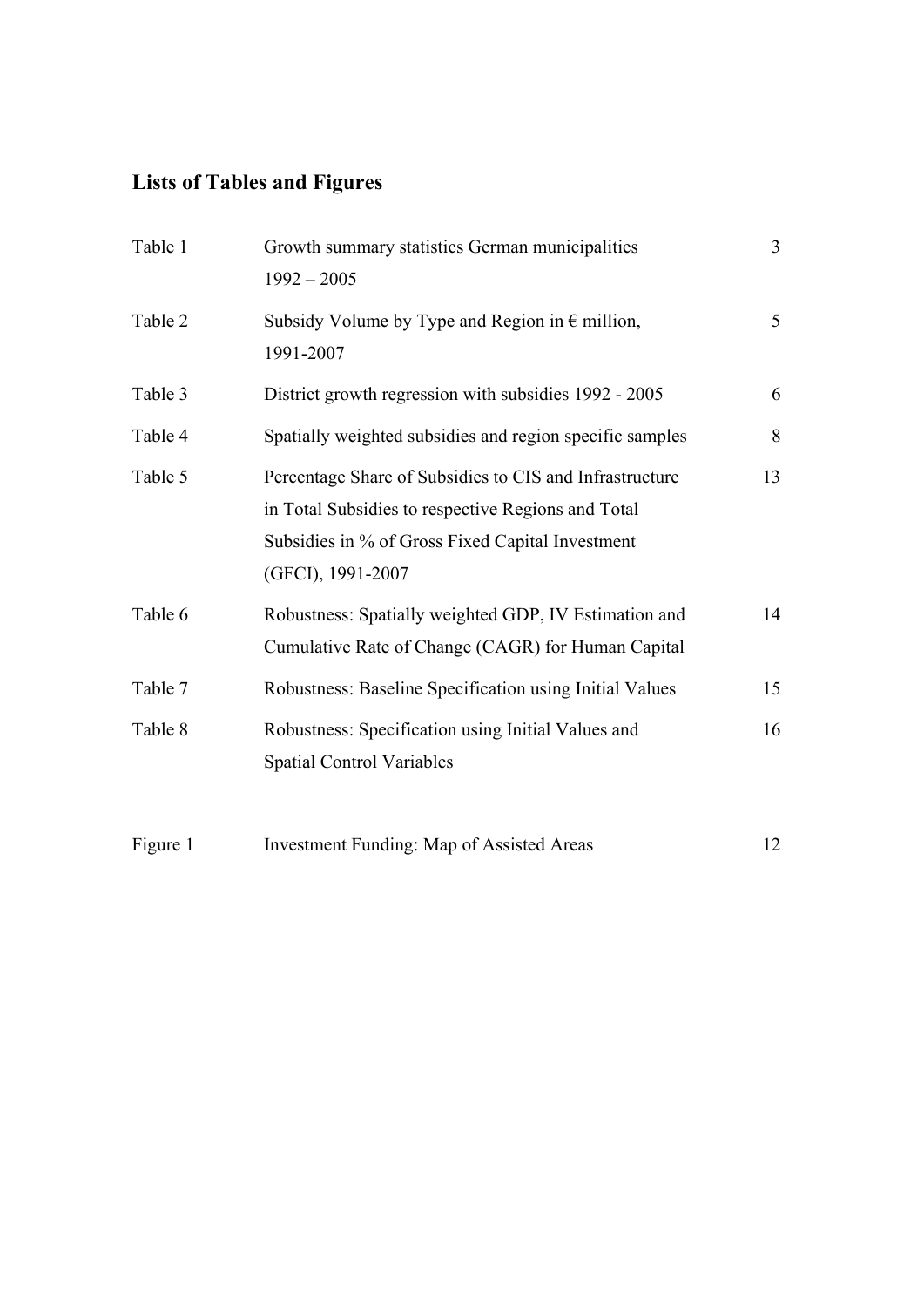## **Does regional redistribution spur growth?**\*)

#### **1 Introduction**

<u>.</u>

The German reunification in 1989 represented the fastest and most radical transformation of two juxtaposing economic systems in recent history with uncertain outcomes. Potential gains from a comprehensive and quick unification were expected to follow especially from large scale federal investment schemes to develop economically ailing regions, primarily in or close to the former German Democratic Republic (Jones and Wild, 1994). In fact, between 1992 and 1998, Burda and Hunt (2001) document infrastructure investment on the order of DM 140 billions in formerly eastern regions, which was around a third of the entire infrastructure investment volume.<sup>1</sup> Most of these funds are transfer payments from more prosperous regions to less developed, mostly eastern, as to facilitate economic growth and development.

These subsidies amount effectively to economic aid, which primarily takes two forms: infrastructure investment and corporate investment subsidies (CIS), especially to small and medium enterprises. The effectiveness of either form of economic aid continues to be subject to debate on both theoretical and empirical grounds (Aschauer, 1989; Easterly, 2003; Rajan and Subramaniam, 2005). Most of this debate concerns national economies. In this paper, we conjecture that the discussion on the effectiveness of redistribution payments also transcends to regional economic interactions. We investigate if the persistent and economically significant subsidies to districts primarily located in the new federal states facilitated regional growth.

A priori, this is unclear. For example, Démurger (2001) reports for 24 regions in China that especially transportation infrastructure helps to close regional income gaps. She finds that infrastructure investments spur growth directly through reducing transportation costs and indirectly by generating positive spatial spill-over effects across

<sup>\*)</sup> Koetter: M.Koetter@rug.nl.Wedow: michael.wedow@bundesbank.de; Koetter acknowledges financial support from the Netherlands Organization for Scientific Research NWO. We would like to thank Heinz Herrmann and Dan Stegarescu for helpful comments and suggestions. We are also indebted to the Federal Office for Building and Regional Planning for support and feedback on the data. Any remaining errors are, of course, our own.

Burda and Hunt (2001) note that transfer payments are persistent and accounted for approximately 5 percent of German GDP, or 75 billion Euro p.a., in the period between 1990 and 2000.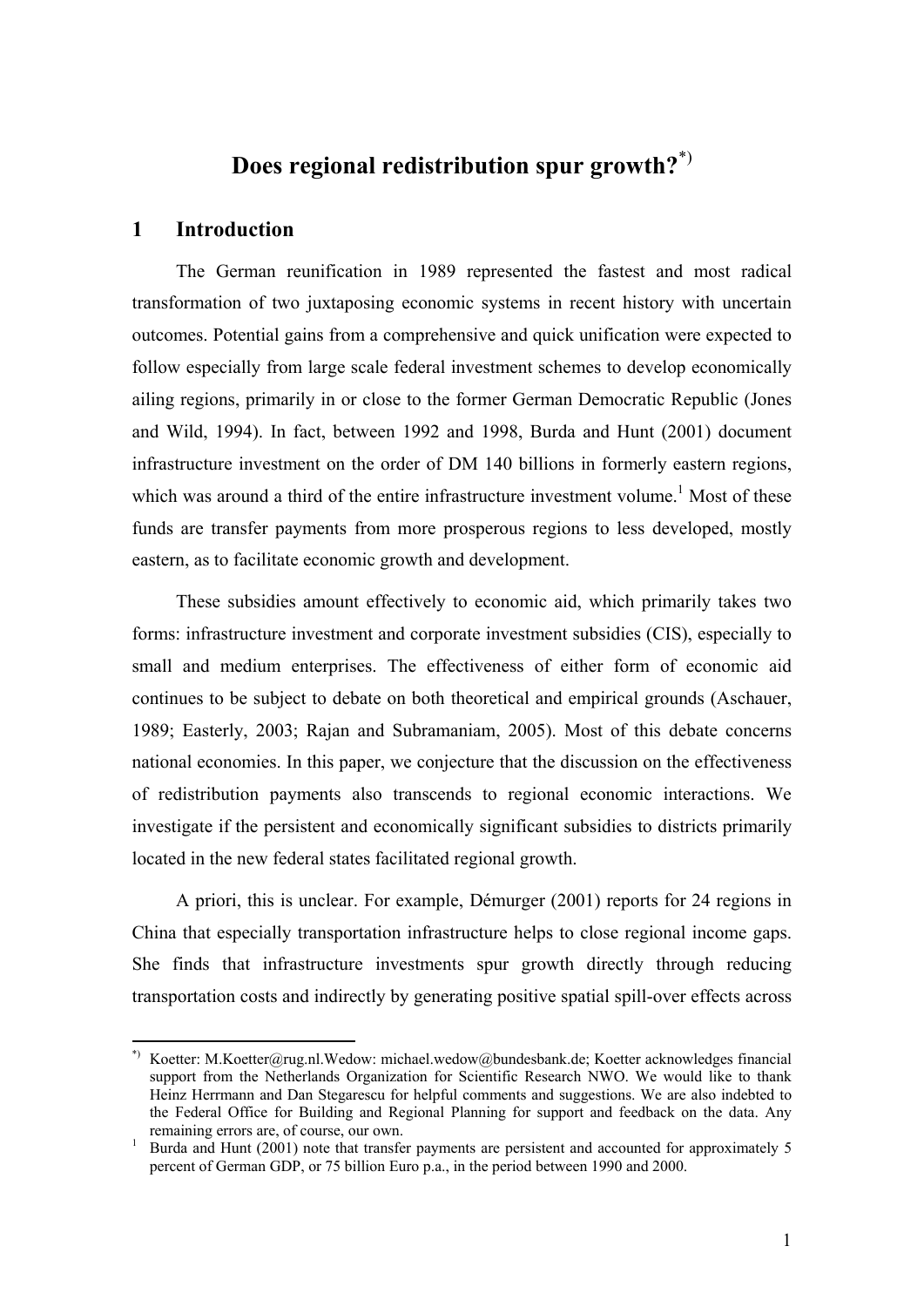regions. Cain (1997) draws similar conclusions for the regions in the US. However, Rodriguez-Pose and Fratesi (2004) report that the European Structural Fund support for objective 1 regions did not contribute to regional income convergence.<sup>2</sup> Their findings suggest that infrastructure subsidies and, to a lesser extent, business subsidies yield negative returns between 1989 and 1999. The absence of positive effects relates to theoretical explanations in Brakman et al. (2002). They extend the tax-competition model of Baldwin and Krugman (2000). Many studies conjecture that relatively high regional taxes can have 'spreading forces' since they induce entrepreneurs to re-locate. Brakman et al. (2002) argue that these centrifugal forces of economic activity have to be balanced with pecuniary benefits of effective (local) government spending. Put differently, spatial differences in the effective and efficient provision of public goods endogenously determine clusters of economic activity. The redistribution of tax-payers funds in the form of infrastructure projects, and direct investment support for business, can therefore influence regional economic output asymmetrically across districts. Specifically, agglomeration effects can be negative if *"the (in)efficiency of the government sector might frustrate the effectiveness of extra spending"* (Brakman et al. 2002). Put differently, if (local) governments are less efficient in the provision of public goods, such as infrastructure, this might induce firms to wander off where the trade-off between paying taxes and obtaining public services in return is more favorable for them.

Previous studies on regional growth in Germany neglect these substantial subsidies. To the best of our knowledge, the growth effects of interregional subsidies are therefore unknown.<sup>3</sup> We use unique data on interregional subsidies in a neo-classical growth model to assess the effect on growth in German districts between 1992 and 2005.

<u>.</u>

<sup>2</sup> Objective 1 regions are those below the 75% threshold EU average.

Important studies of German regional growth focus on, for example, regional labor markets (Funke and Strulik, 1999), the formation of human capital (Funke and Niebuhr, 2005), or innovate on how to account for spatial autocorrelation (Kosfeld et al. 2006).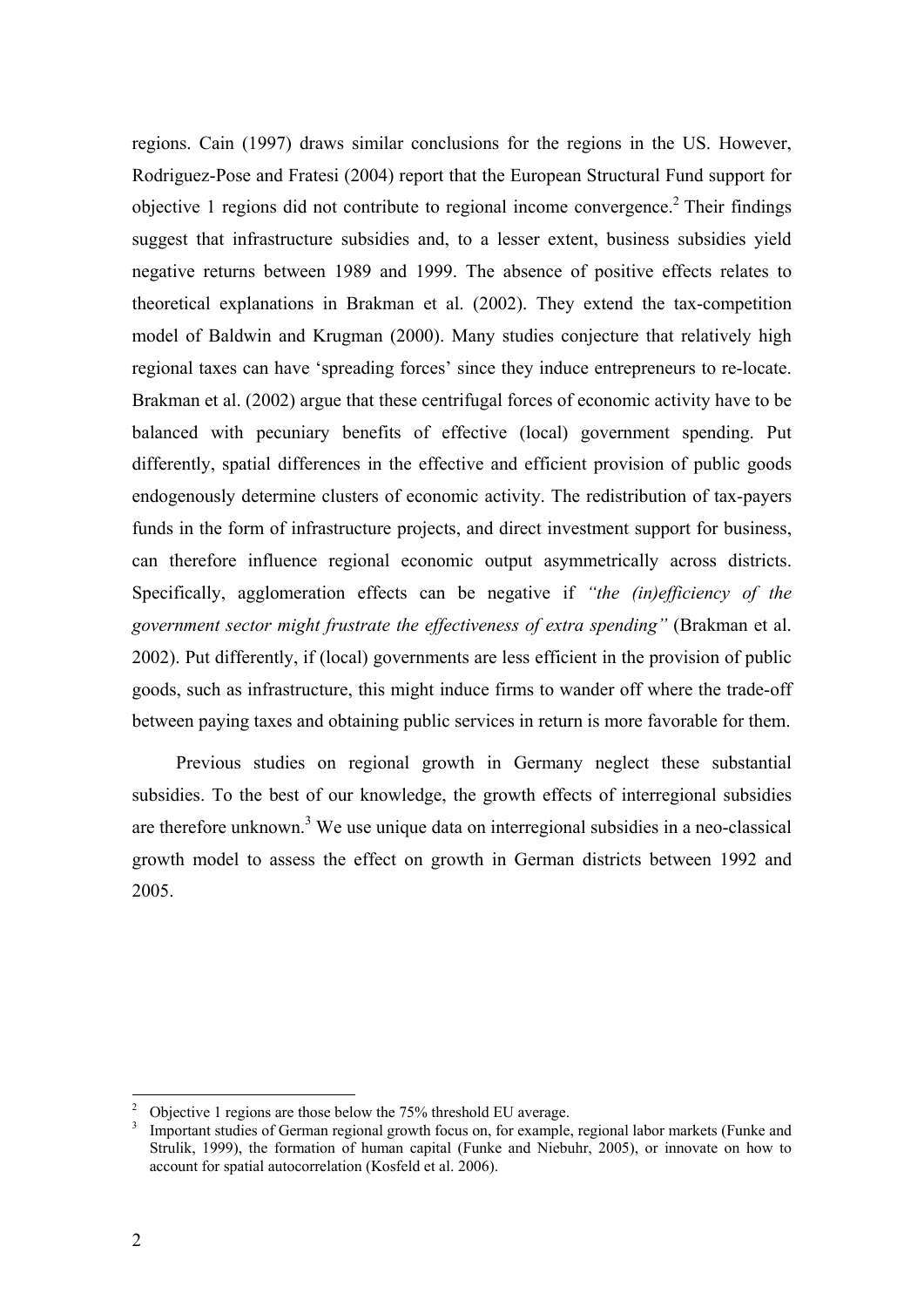#### **2 Methodology and data**

<u>.</u>

We estimate a neoclassical growth model as in Kosfeld et al. (2006) covering 419 German districts (*'Kreise'*) located in both eastern and western states between 1992 and 2005.4 Our main interest is if infrastructure subsidies and/or CIS yield a positive growth effect. We estimate the following model:

(1) 
$$
(\ln Y_{r,2005}) = \alpha_0 + \beta_1 \ln Y_{r,1992} + \beta_2 \ln INFRA_r + \beta_3 \ln CIS_r + \beta_4 \ln X_r + \varepsilon_r
$$

Regional GDP per capita *Yr* is regressed on the two types of subsidies and a vector of conventional controls in the neoclassical growth model *Xr*. The latter includes mean population growth per region and the investment ratio for the respective federal state of region  $r^5$ . We also control for human capital to determine regional growth by specifying the average share of university educated citizens among persons enrolled in the regional social security system.

The key variables of interest are infrastructure and corporate investment subsidies *INFRA* and *CIS* per capita routed to region *r*. Both variables are averaged over the sample period. We obtain this data from the Federal Office for Building and Regional Planning and describe it in Table 1.

| Table 1: Growth summary statistics German municipalities 1992 – 2005 |  |  |  |
|----------------------------------------------------------------------|--|--|--|
|----------------------------------------------------------------------|--|--|--|

| <b>Variable</b>   | N     | Mean   | Std. Dev. | Min      | Max    |
|-------------------|-------|--------|-----------|----------|--------|
| GDP per Capita    | 5,867 | 22,386 | 9,284     | 6.382    | 83,463 |
| Population growth | 5,221 | 0.001  | 0.010     | $-0.083$ | 0.062  |
| Investment ratio  | 6.146 | 0.236  | 0.095     | 0.119    | 0.599  |
| Human capital     | 5.707 | 0.040  | 0.025     | 0.000    | 0.189  |
| <b>CIS</b>        | 6,585 | 39.36  | 106.75    | 0.000    | 2,830  |
| <b>INFRA</b>      | 6,585 | 19.22  | 67.19     | 0.000    | 1,380  |

Notes: GDP, CIS and INFRA per capita in Euros. All remaining variables in percent.

<sup>&</sup>lt;sup>4</sup> We lack population data for Mecklenburg-Vorpommern and the districts Eisenach and Wetteraukreis before 1994.

We assume that technical change *g* and depreciation rates  $\delta$  jointly are 9 percent. Investment ratios at district level are not available.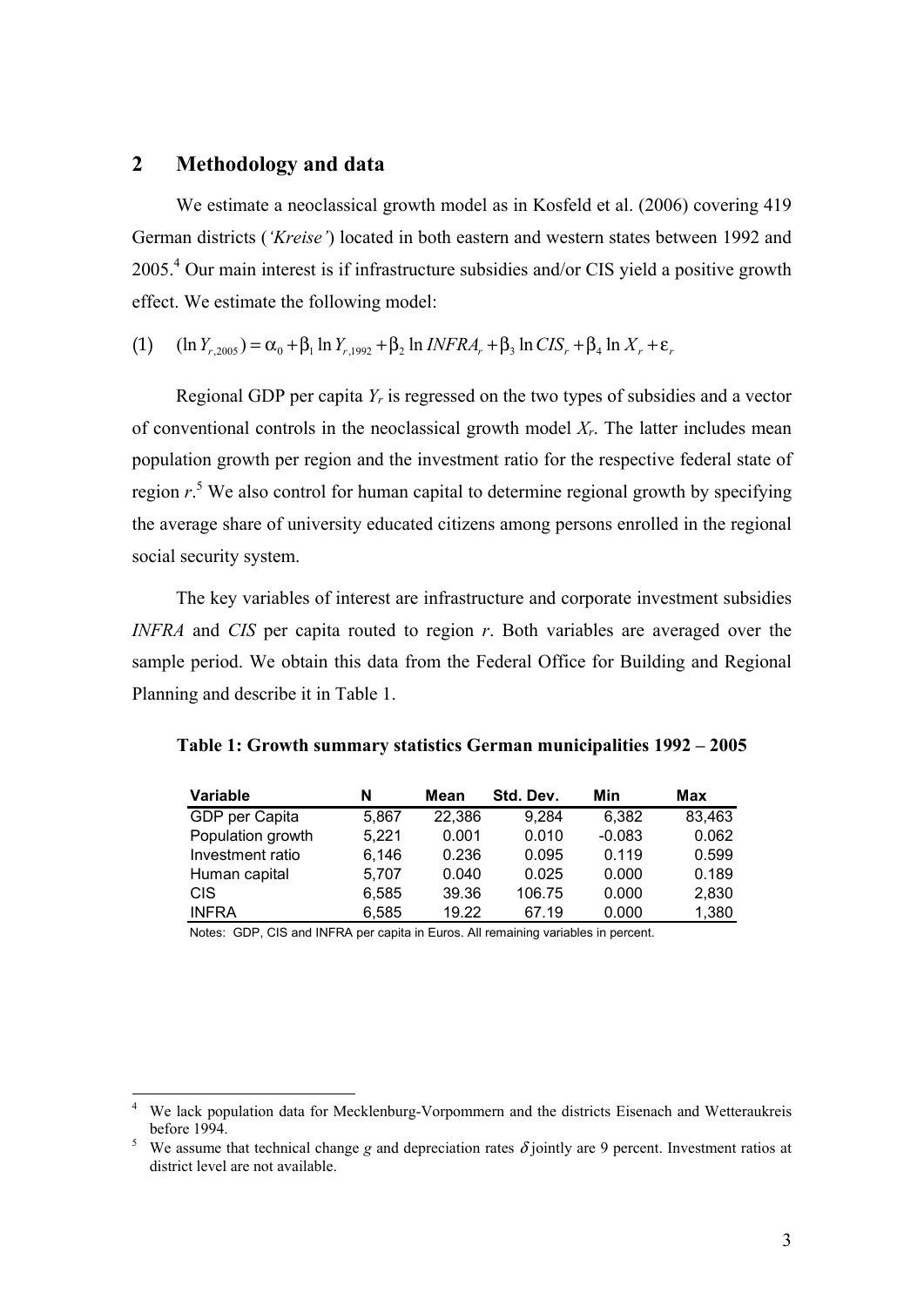#### **3 Subsidies considered**

The regional subsidies considered in this paper comprise investment support under the Joint Agreement for the Improvement of Regional Economic Structures.<sup>6</sup> It is the explicit objective of the Agreement to support economically and structurally weak regions and to enable these regions to participate in the general economic development. The funds under the agreement subsidize investment projects of primarily small and medium sized enterprises in the manufacturing industry and business relevant infrastructure. The Federal government and the federal states are jointly sharing the costs while the federal states are responsible for the management. Given that only structurally weak regions are supported under the agreement not all districts have access to subsidies under the agreement. German districts are differentiated in six different groups according to their structural problems, of which five groups are eligible for subsidies. With respect to subsidies to the manufacturing industry, the subsidy rates vary across the five groups and the type of firm that is supported. Firms in regions with more significant structural problems obtain larger subsidy rates. In addition, the subsidy component is also larger for small and medium enterprises (CIS). Figure 1 in the appendix provides an overview on the assisted regions and subsidy rates for the manufacturing industry. The majority of eligible regions is located near or in the new Federal States and Berlin. Investments in business relevant infrastructure can be subsidized at the discretion of the federal state with up to 90 percent. Table 2 contains the volume of subsidies separated by type of investment addressed and region. Table 5 in the appendix shows that the new federal states in the East benefited the most from the capital subsidies. They account for about 90 percent of all subsidies to manufacturing and infrastructure investments. Subsidies are primarily directed towards business investments which accounted for 66 percent of all subsidies.

<u>.</u>

<sup>6</sup> Gemeinschaftsaufgabe "Verbesserung der regionalen Wirtschaftsstruktur".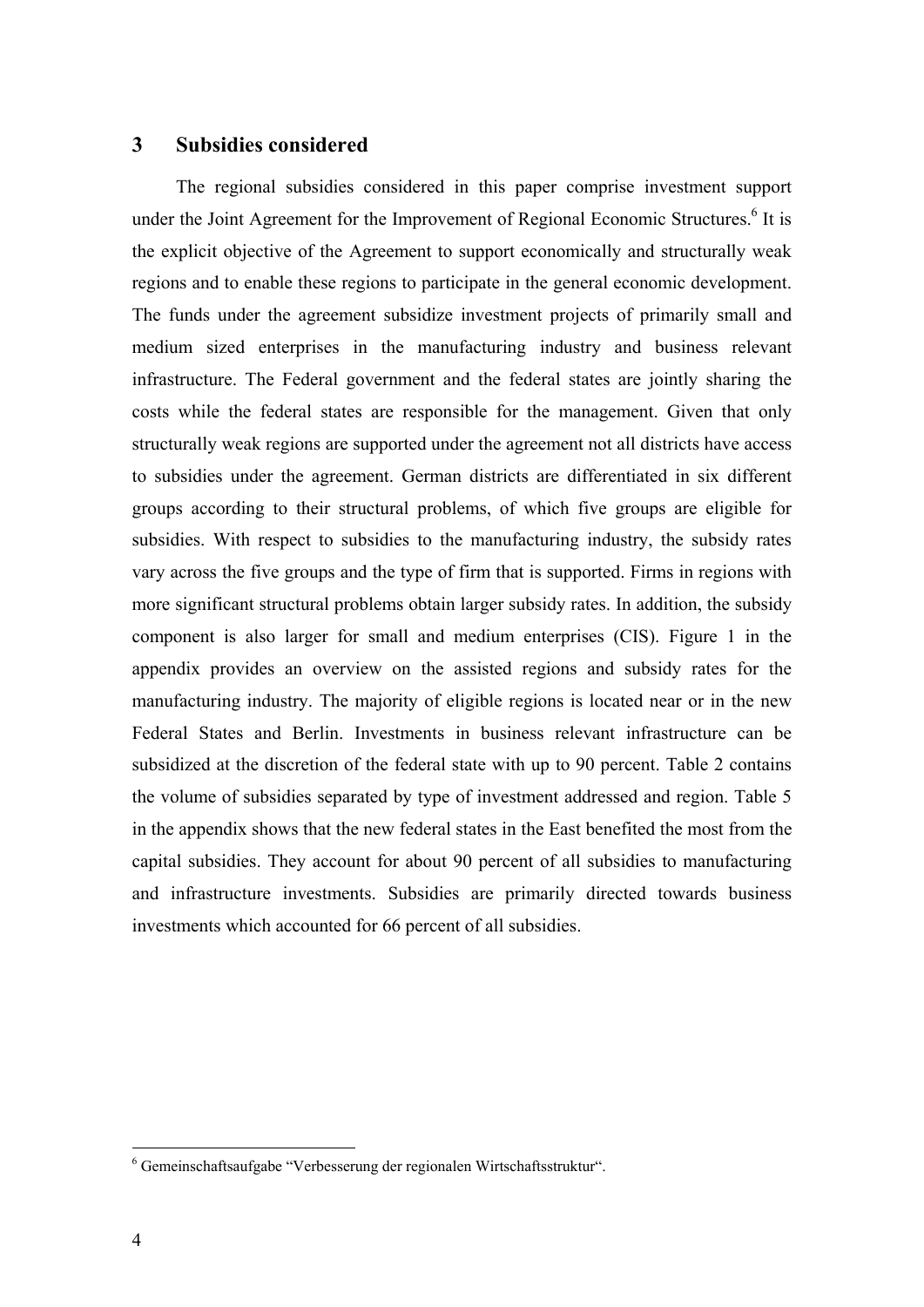|      |            | <b>All Federal States</b> |            | <b>Old Federal States</b> |            | <b>New Federal States</b> |
|------|------------|---------------------------|------------|---------------------------|------------|---------------------------|
| Year | <b>CIS</b> | Infrastructure            | <b>CIS</b> | Infrastructure            | <b>CIS</b> | Infrastructure            |
| 1991 | 4,093      | 1.789                     | 375        | 307                       | 3,718      | 1,483                     |
| 1992 | 2,884      | 1,555                     | 329        | 215                       | 2,555      | 1,340                     |
| 1993 | 2,791      | 2,751                     | 219        | 229                       | 2,572      | 2,522                     |
| 1994 | 2,959      | 2,811                     | 229        | 137                       | 2,730      | 2,674                     |
| 1995 | 2,179      | 2,175                     | 194        | 133                       | 1,985      | 2,041                     |
| 1996 | 3,131      | 1,047                     | 213        | 109                       | 2,918      | 938                       |
| 1997 | 2,430      | 1.189                     | 272        | 77                        | 2,158      | 1,111                     |
| 1998 | 3,019      | 822                       | 264        | 58                        | 2,756      | 764                       |
| 1999 | 2,433      | 918                       | 360        | 65                        | 2,073      | 853                       |
| 2000 | 1,601      | 762                       | 185        | 67                        | 1,415      | 695                       |
| 2001 | 1,892      | 596                       | 213        | 82                        | 1,679      | 514                       |
| 2002 | 1,715      | 874                       | 184        | 170                       | 1,531      | 703                       |
| 2003 | 1,658      | 841                       | 250        | 179                       | 1,408      | 662                       |
| 2004 | 1,474      | 516                       | 153        | 100                       | 1,322      | 416                       |
| 2005 | 1,231      | 694                       | 163        | 116                       | 1,068      | 578                       |
| 2006 | 1,854      | 384                       | 217        | 64                        | 1,637      | 320                       |
| 2007 | 1,426      | 353                       | 202        | 10                        | 1,235      | 343                       |
| Sum  | 38,770     | 20,077                    | 4,022      | 2,118                     | 34,760     | 17,957                    |

### **Table 2: Subsidy Volume by Type and Region in € million, 1991-2007**

Source: Federal Office of Economics and Export Control Note: Includes GA and EFRE.

### **4 Results**

Baseline results in the first column of Table 3 show that the initial income coefficient provides evidence of existing, yet very slow convergence (0.9%). We then augment the model with both subsidy controls.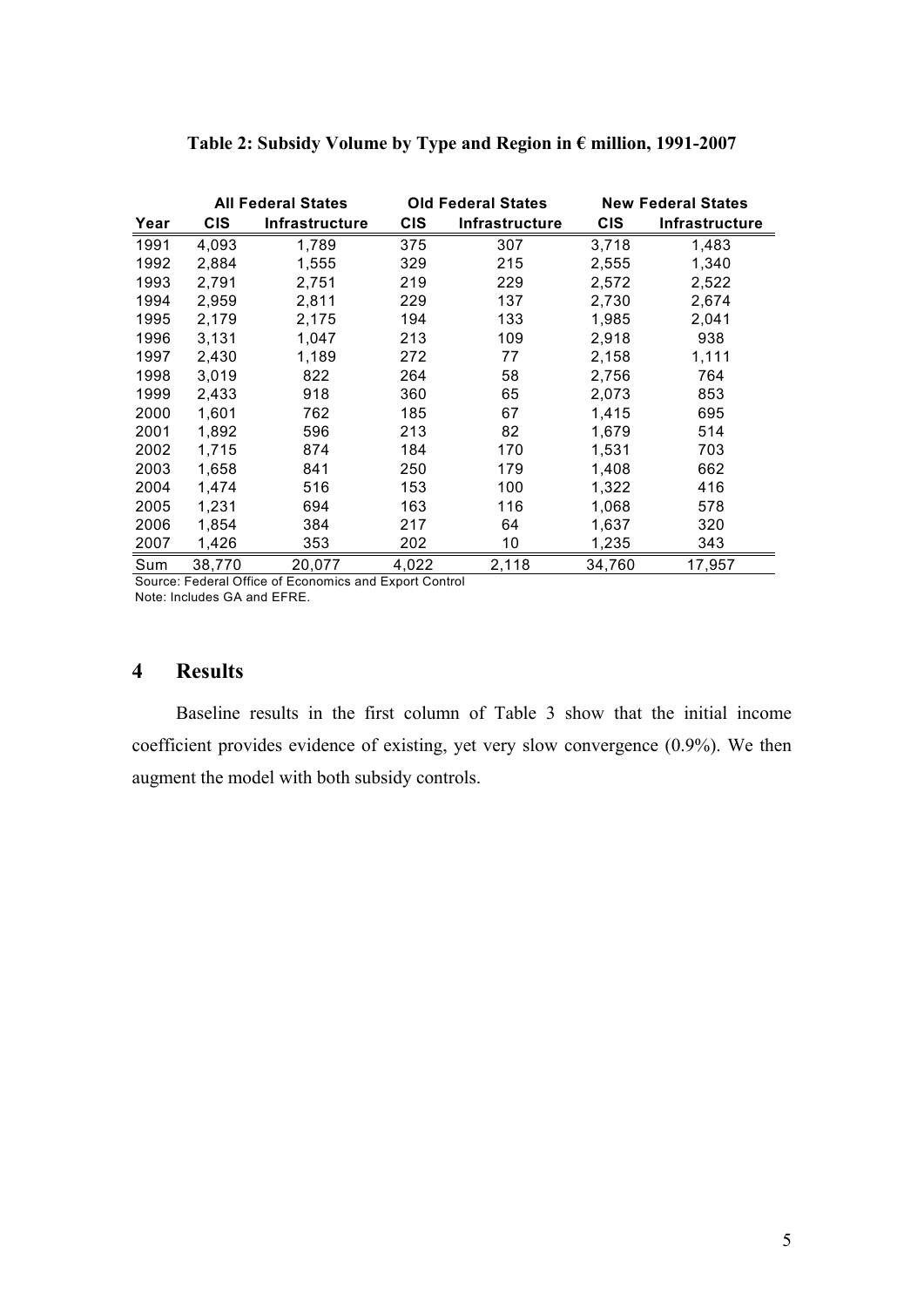|                     | <b>Baseline</b> | CIS        | <b>INFRA</b> | ВОТН        | <b>INTER</b>         |
|---------------------|-----------------|------------|--------------|-------------|----------------------|
| GDP <sub>1992</sub> | $0.890***$      | $0.889***$ | $0.883***$   | 0.889***    | $0.891***$           |
|                     | [29.39]         | [28.60]    | [28.81]      | [28.47]     | [31.22]              |
| <b>CIS</b>          |                 | $-0.001$   |              | $0.014*$    | $-0.001$             |
|                     |                 | [0.17]     |              | [1.78]      | [0.14]               |
| <b>INFRA</b>        |                 |            | $-0.016**$   | $-0.028***$ | $-0.079***$          |
| CIS x INFRA         |                 |            | $[2.21]$     | [3.28]      | [6.13]<br>$0.024***$ |
|                     |                 |            |              |             | [5.09]               |
| EAST dummy          | $0.199**$       | $0.201**$  | $0.248***$   | $0.256***$  | 0.054                |
|                     | [2.18]          | [2.21]     | [2.69]       | [2.74]      | [0.59]               |
| Investment ratio    | $0.308***$      | $0.308***$ | $0.301***$   | 0.285***    | $0.263***$           |
|                     | [3.13]          | [3.14]     | [3.03]       | [2.85]      | [3.43]               |
| Human Capital       | $0.059***$      | $0.058***$ | $0.056***$   | $0.058***$  | $0.053***$           |
|                     | $[2.94]$        | [2.88]     | [2.83]       | [2.90]      | [2.80]               |
| Population growth   | 0.145           | 0.138      | 0.105        | 0.154       | 0.136                |
|                     | [0.99]          | [0.84]     | [0.68]       | [0.94]      | [0.99]               |
| Constant            | 2.380***        | 2.376***   | 2.345***     | 2.378***    | 2.266***             |
|                     | [4.89]          | [4.79]     | [4.74]       | [4.79]      | [5.29]               |
| Implied $\lambda$   | 0.0090          | 0.0091     | 0.0096       | 0.0091      | 0.0089               |
| R-squared           | 0.88            | 0.88       | 0.88         | 0.89        | 0.90                 |

#### **Table 3: District growth regression with subsidies 1992 - 2005**

Notes: 419 observations. Robust t-statistics in brackets. \*/\*\*/\*\*\* significant at 10/5/1 percent. CIS denotes corporate investement subsidies to districts and INFRA measure regional infrastructure investment subsidies. All variables measures as logged mean values per district between 1992 and 2005. Implied λ denotes the speed of convergence.

The individual effect of policies to support individual firms to conduct investments did not enhance output growth at the district level. This could either indicate that subsidized firms are just not able to convert exogenous reductions of their cost of capital into profitable investment projects or simply windfall gains when investment projects would also have been taken place in the absence of any subsidy. Alternatively, local governments that select subsidy candidates may be poorly qualified to identify profitable entrepreneurs. The significantly negative infrastructure coefficient could indicate in line with Brakman et al. (2002) an inefficienct provision of public goods. If local governments provide (tax-financed) public goods inefficiently, spatial spreading of economic activity can be the consequence. The rational in their model is that given taxes, agents require a certain return in terms of an attractive socio-economic framework in the region, for instance in terms of schools, infrastructure, or other public goods provided. Effective public goods provision can then also compensate for relatively higher taxes. But failure to deliver such compensation leads in their model to migration of the mobile factor, i.e. capital, thereby reducing economic agglomeration.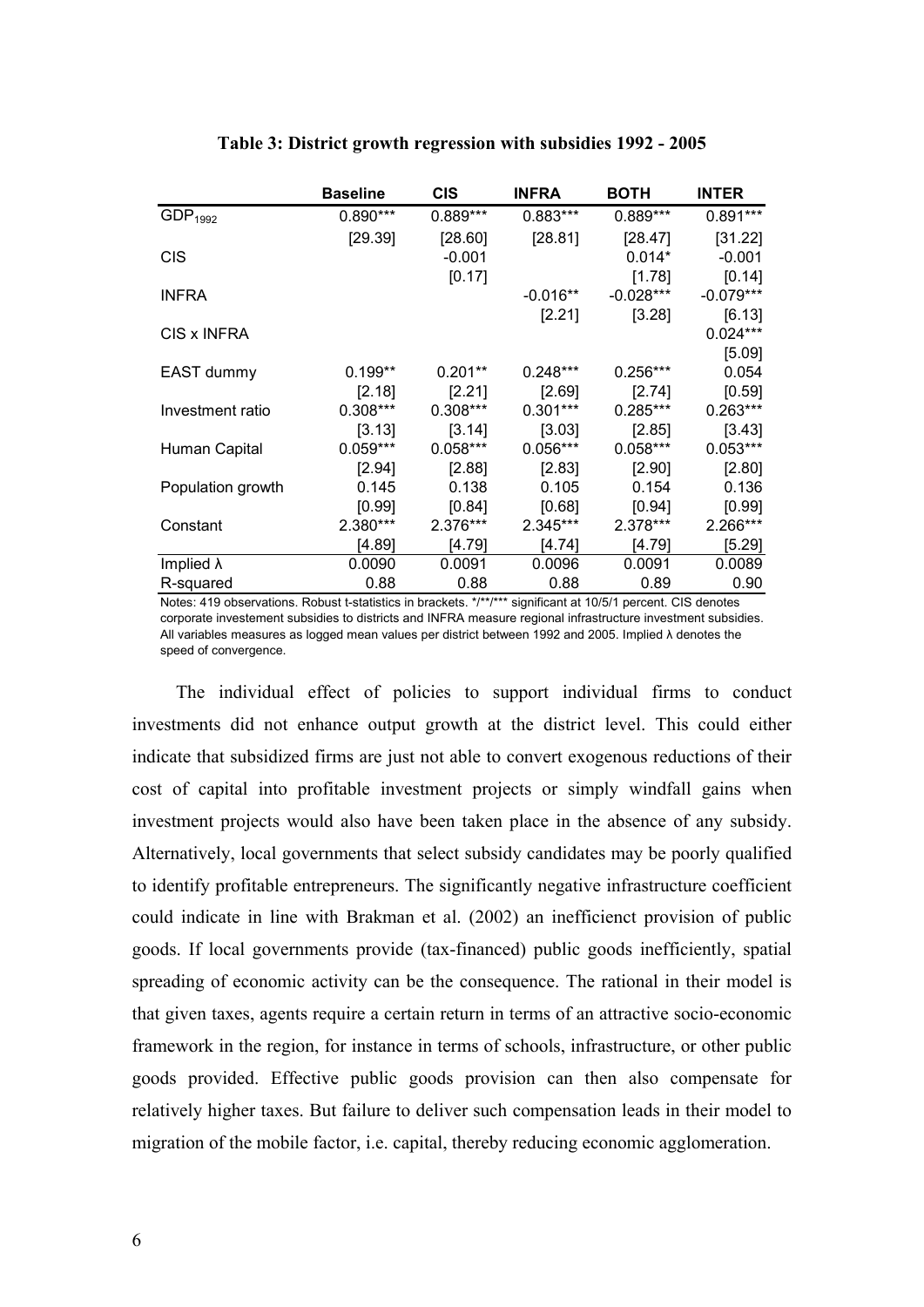The detrimental effects of subsidies for regional growth are most obvious for infrastructure investments. Individually, this effect is significantly negative. This result contradicts earlier findings that governmental public goods provision complements private investment and private wealth accumulation (see, for example, Aschauer, 1989 or Ravallion and Jalan, 1996). In the present regional context, however, negative growth effects of infrastructure may also indicate that better infrastructure reduces transportation cost, which causes economic activity to shift to other regions. We control more explicitly for possible spatial interdependencies below. Before, we test if the interaction of business and infrastructure subsidies spurs growth because Rodriguez-Pose and Fratesi (2004) note that support packages covering multiple dimensions, e.g. infrastructure and income aid, are more likely to promote growth compared to onedimensional support schemes. The two rightmost columns in Table 3 show that this is not the case in our sample. The simultaneous specification of both forms of aid does imply that one percent more business aid spurs regional growth by 1.4 percent and even more when interacted with more infrastructure investment aid. But the negative individual effect of infrastructure investments outweighs any potential direct gains from business support.

We have two concerns regarding these results. First, a pooled sample of both eastern and western districts might neglect structural differences and the possibility that multiple equilibria exist across German regions (Funke and Niebuhr, 2005). While a number of western districts also receive subsidies, negative externalities from poor or non-existent infrastructure and hardly developed entrepreneurial support systems, for example a local financial service sector, may be particularly relevant in eastern regions. Therefore, the effect of subsidies in these regions is likely to be systematically different and we consider sub-samples in the first two columns in Table 4. Results confirm that business support subsidies have no significant impact in either region. The negative effect of infrastructure investment subsidies vanishes in the sample including only eastern regions. But it remains significantly negative for regions in the West.

This result does not necessarily imply that government infrastructure aid is always detrimental to growth. But it may suggest that the form of providing infrastructure support is ineffective to promote growth. Potentially, projects are supported without a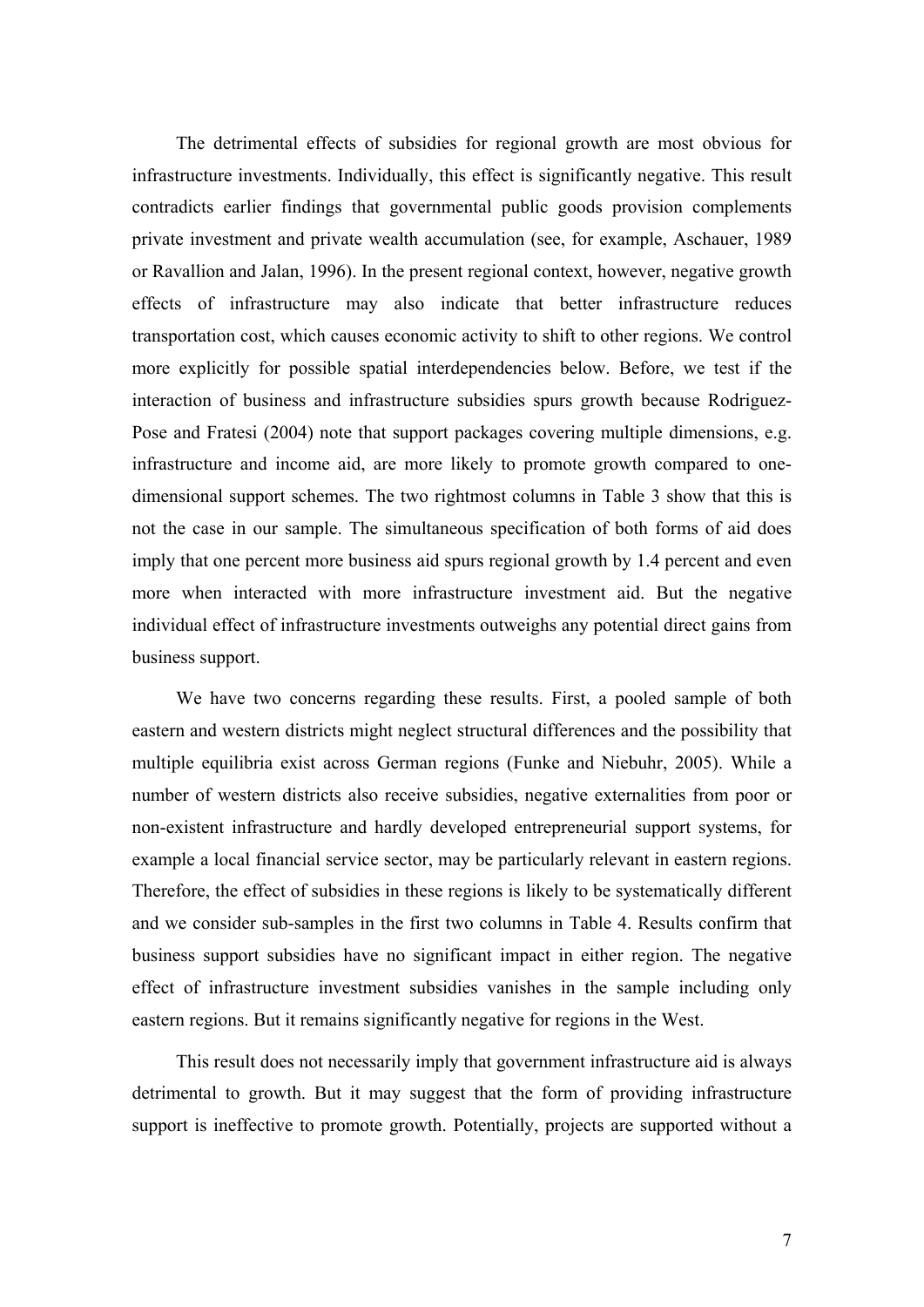sufficient focus on (a few) core regions but aim instead at a spatially even distribution of support that does not permit any region to develop as a core of economic activity.

|                              | <b>EAST</b> | <b>WEST</b> | <b>Spatial CIS</b> | <b>Spatial INFRA</b> | <b>Spatial BOTH</b> | <b>Spatial INTER</b> |
|------------------------------|-------------|-------------|--------------------|----------------------|---------------------|----------------------|
| GDP <sub>1992</sub>          | $0.573***$  | $0.954***$  | $0.891***$         | $0.891***$           | 0.895***            | $0.895***$           |
|                              | [5.98]      | [33.98]     | [31.20]            | [31.14]              | [31.10]             | [31.00]              |
| <b>CIS</b>                   | 0.145       | 0.001       | $-0.001$           | $-0.001$             | $-0.003$            | $-0.003$             |
|                              | [0.70]      | [0.11]      | [0.15]             | [0.12]               | [0.38]              | [0.37]               |
| <b>INFRA</b>                 | $-0.104$    | $-0.042***$ | $-0.079***$        | $-0.078***$          | $-0.073***$         | $-0.073***$          |
|                              | [0.44]      | [3.13]      | [5.99]             | [5.81]               | [5.10]              | [5.09]               |
| CIS x INFRA                  | 0.008       | 0.011       | $0.024***$         | $0.024***$           | $0.024***$          | $0.024***$           |
|                              | [0.18]      | [1.60]      | [5.03]             | [5.02]               | [5.01]              | [5.02]               |
| Spatial weight CIS           |             |             | 0.001              |                      | 0.116               | 0.083                |
|                              |             |             | [0.03]             |                      | [1.00]              | [0.48]               |
| Spatial weight INFRA         |             |             |                    | $-0.005$             | $-0.118$            | $-0.149$             |
|                              |             |             |                    | [0.21]               | [1.06]              | [0.78]               |
| Spatial weight (CIS x INFRA) |             |             |                    |                      |                     | 0.008                |
|                              |             |             |                    |                      |                     | [0.22]               |
| EAST dummy                   |             |             | 0.053              | 0.057                | 0.06                | 0.056                |
|                              |             |             | [0.57]             | [0.61]               | [0.64]              | [0.57]               |
| Investment ratio             | 0.176       | $0.181***$  | $0.263***$         | $0.264***$           | $0.258***$          | $0.257***$           |
|                              | [1.20]      | [2.72]      | [3.43]             | [3.45]               | [3.34]              | [3.33]               |
| Human Capital                | $0.163***$  | $0.036*$    | $0.053***$         | $0.053***$           | $0.051***$          | $0.051***$           |
|                              | [3.58]      | [1.86]      | [2.79]             | [2.79]               | [2.68]              | [2.67]               |
| Population growth            | $-0.039$    | $0.310*$    | 0.136              | 0.134                | 0.161               | 0.161                |
|                              | [0.23]      | [1.91]      | [0.97]             | [0.96]               | [1.13]              | [1.13]               |
| Constant                     | 4.733***    | 1.860***    | 2.264***           | $2.277***$           | 2.189***            | $2.314***$           |
|                              | [2.77]      | [4.21]      | [5.35]             | [5.37]               | [5.13]              | [3.19]               |
| Observations                 | 93          | 326         | 419                | 419                  | 419                 | 419                  |
| Implied $\lambda$            | 0.043       | 0.004       | 0.009              | 0.009                | 0.009               | 0.009                |
| R-squared                    | 0.64        | 0.91        | 0.90               | 0.90                 | 0.90                | 0.90                 |

**Table 4: Spatially weighted subsidies and region specific samples** 

Notes: Robust t-statistics in brackets. \*/\*\*/\*\*\* significant at 10/5/1 percent. CIS denotes bussiness aid transfers to districts and INFRA measure regional infrastructure investment subsidies. All variables measures as logged mean values per district between 1992 and 2005. Implied λ denotes the speed of convergence.

Alternatively, the neglect of possible benefits from spatial spill-over effects may distort our results. While increased infrastructure investment may 'pull' economic activity out of a particular region, it may at the same time spur growth in neighboring regions. Therefore, we follow Anselin (1988) and include spatial lags to test if economic growth in region *r* depends on subsidies received in neighboring regions *s*∈*R*, where *R* is the set of all regions. To this end, we use a (geographical) distance matrix *W* to weight the subsidies received by all neighboring regions to measure if growth in region *r* is affected by subsidies received in regions *s*.

The results for individually and jointly specified spatial subsidy effects are insignificant. Either form of aid also fails to benefit regional growth through an indirect spill-over channel. The direct, negative net effect of infrastructure and corporate investment subsidies, in turn, remains unchanged. Therefore, our main conclusion remains that interregional subsidies for infrastructural and corporate investment did not spur economic growth in Germany's regions.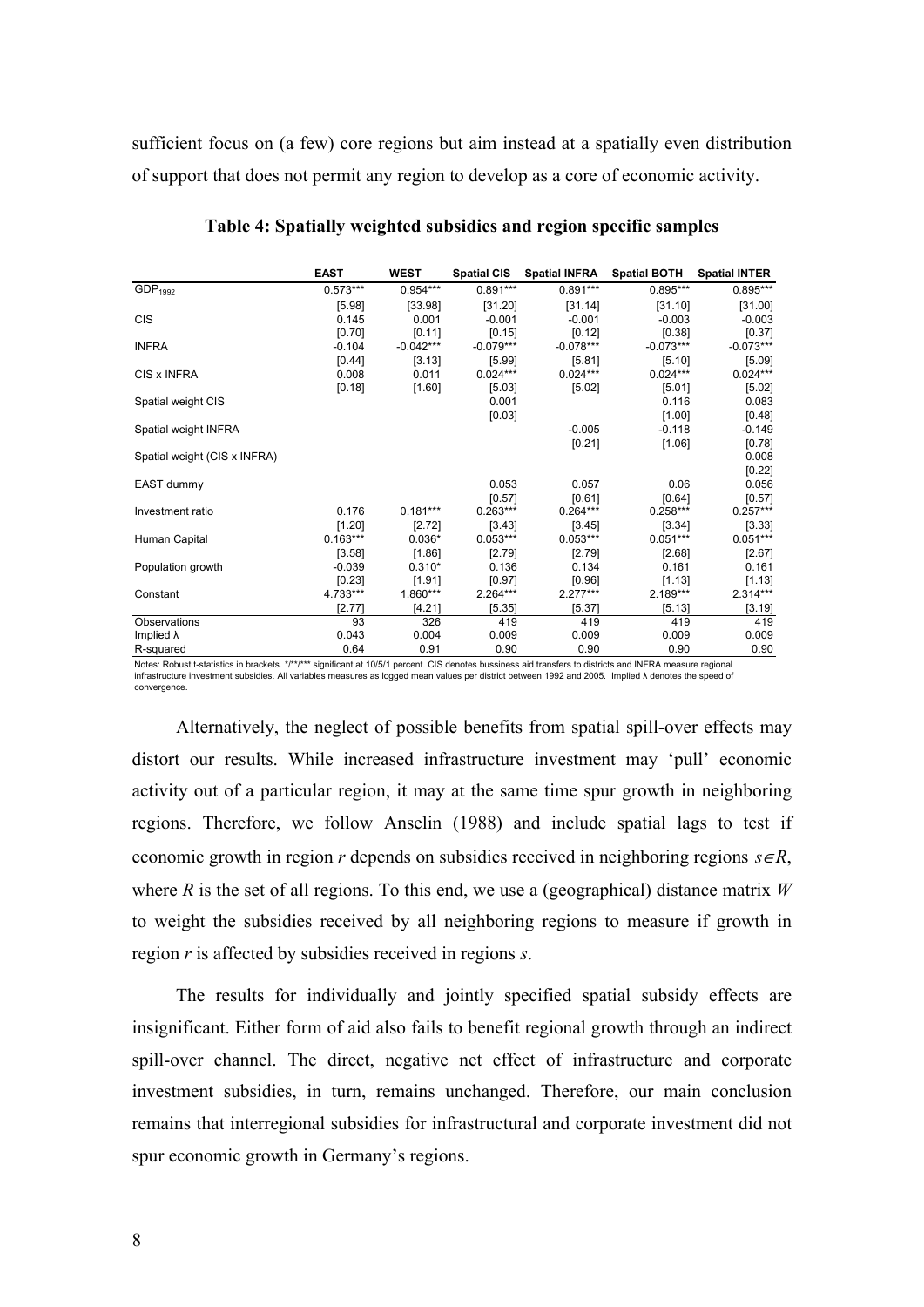#### **5 Robustness**

We further test the robustness of our results along several lines of possible objections. First, so far we attempted to capture spatial spillovers using spatially weighted terms of our subsidy variables. However, macroeconomic interaction between regions may more properly be captured by spatially weighted GDP. In Table 6 in the appendix, we estimated a mixed spatial autoregressive model and show the results in column 1. The evidence regarding our key variables CIS and Infra remains unchanged. With regard to the spatially weighted GDP we observe a positive and significant effect which suggests that GDP in a region follows macroeconomic developments in neighboring regions.<sup>7</sup> Second, we instrument CIS and Infra to control for the potential endogeneity of subsidies. We specify GDP in 1994 as lagged endogenous variable and use GDP in 1992 as an instrument for CIS and Infra. Columns 2 to 5 in Table 6 contain the results which show that the results are largely in line with the previous finding that subsidies have not spurred growth. As a third concern we address the large migration of skilled labor out of East Germany. In column 6 of Table 6 we include the cumulative average growth rate (CAGR) of human capital over the period from 1994 to 2005 instead of human capital. The coefficients of CIS and Infra remain unchanged while the CAGR of human capital is insignificant. Finally, we use initial values instead of averages for human capital, the investment ratio and the subsidy variables to encompass alternative model specifications. The results regarding CIS and Infra in the Tables 7 and 8 mirror the previous results.

#### **6 Conclusion**

1

We use data on interregional infrastructure and corporate investment subsidies among 419 German districts to assess the effects on regional growth. Using a neoclassical growth model, we find that the net effect of subsidy payments is significantly negative. This result is robust for both districts located in old and new federal states. Convergence among eastern districts is fairly slow (4.3%) but virtually non-existing when considering western regions, too. Only when higher infrastructure investments are

<sup>7</sup> Note that these results are subject to an important caveat since estimation of spatial autoregressive models can yield biased and inconsistent coefficients (Anselin (1988)). Further research using spatial mixed autoregressive models is therefore warranted but out of the scope of the present paper.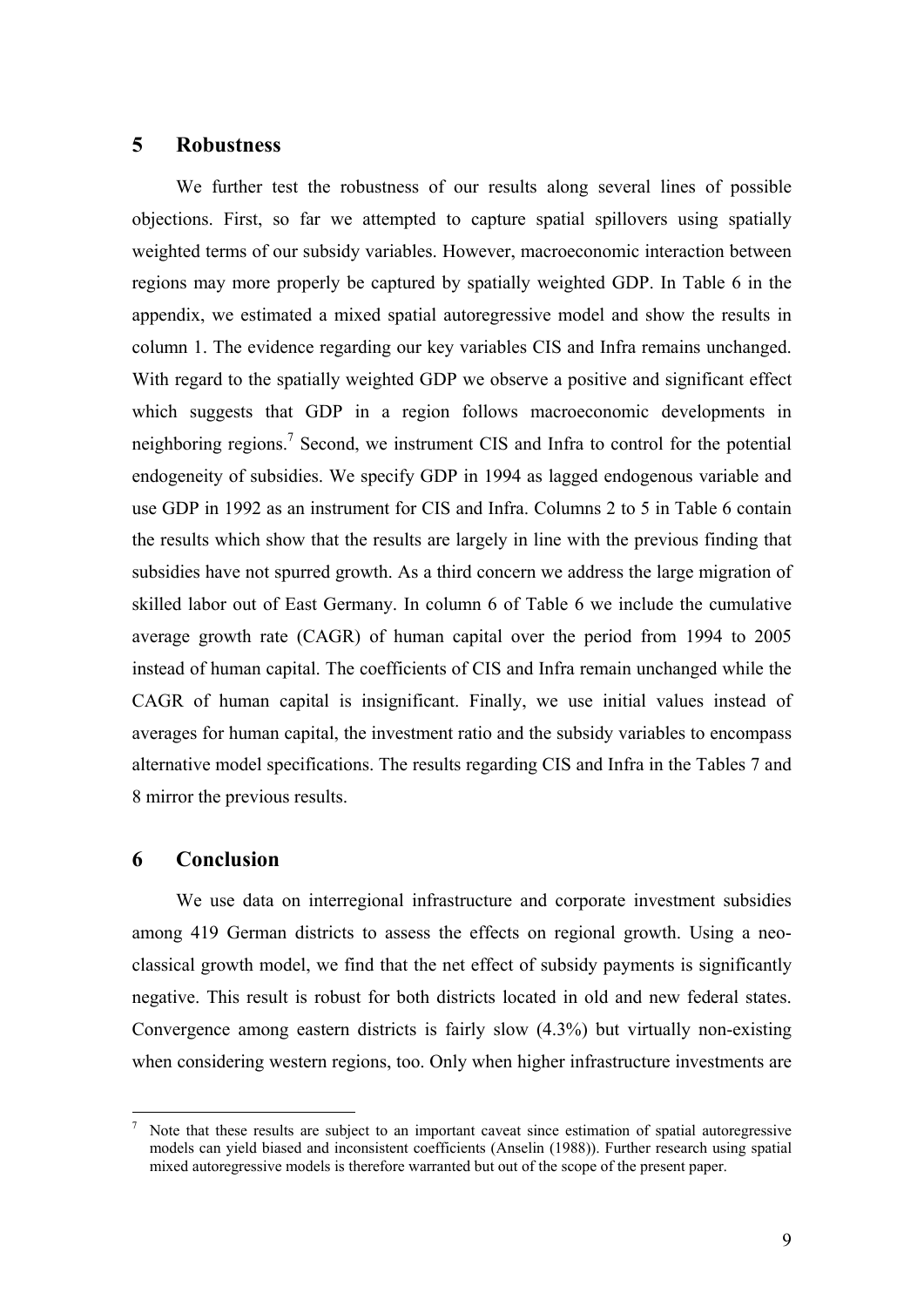paired with regional business support, we identify a statistically significant growth impetus. This is, however, crowded out by the negative influence of infrastructure subsidies on growth, which indicates a dominant 'pull' effect of economic activity out of districts. This absence of positive subsidy payment effects on regional growth persists after accounting for spatial spillover effects. Our results do not imply per se that infrastructure and other interregional aid is detrimental to growth. They may rather indicate a too uniform regional development policy that fails to promote growth poles paired with regional governments that possess no comparative advantage to identify successful entrepreneurs and an efficient provision of infrastructure.

#### **References**

- Anselin, L. (1988). *Spatial Econometrics: Methods and Models*. Dordrecht: Kluwer.
- Aschauer, D.A. (1989). Is Public Expenditure Productive? *Journal of Monetary Economics* 23, 177-200.
- Brakman, S, Garretsen, H. and van Marrewijk, C. (2002). Locational Competition and Agglomeration: The Role of Government Spending. *CESifo Working Paper* No. 775.
- Burda, M.C. and Hunt, J. (2001) From Reunification to Economic Integration: Productivity and the Labor Market in Eastern Germany, *Brookings Papers on Economic Activity* 2, 1-92.
- Cain, L.P. (1997). Historical perspective on infrastructure and US economic development. *Regional Science and Urban Economics* 27. pp. 117-138.
- Démurger, S. (2001). Infrastructure Development and Economic Growth: An Explanation for Regional Disparities in China? *Journal of Comparative Economics* 29, 95–117.
- Easterly, W. (2003). Can Foreign Aid Buy Growth? *Journal of Economic Perspectives* 17(3), 23–48.
- Funke, M. and Niebuhr, A. (2005). Threshold effects and regional economic growth evidence from West Germany. *Economic Modelling* 22, 61– 80.
- Funke, M. and Strulik, H. (1999). Regional growth in West Germany: convergence or divergence? *Economic Modelling* 16.489-502.
- Jones, P.N. and Wild, T. (1994). Opening the Frontier: Recent Spatial Impacts in the Former Inner-German Border Zone. *Regional Studies* 28, 259 – 273.
- Kosfeld, R., Eckey, H.-F., Dreger, C. (2000). Regional productivity and income convergence in the unified Germany, 1992-2000 *Regional Studies* 40, 755 – 767.
- Martin, R. and Tyler, P (2006). Evaluating the impact of the structural funds on objective 1 regions: An exploratory discussion *Regional Studies* 40, 201–210.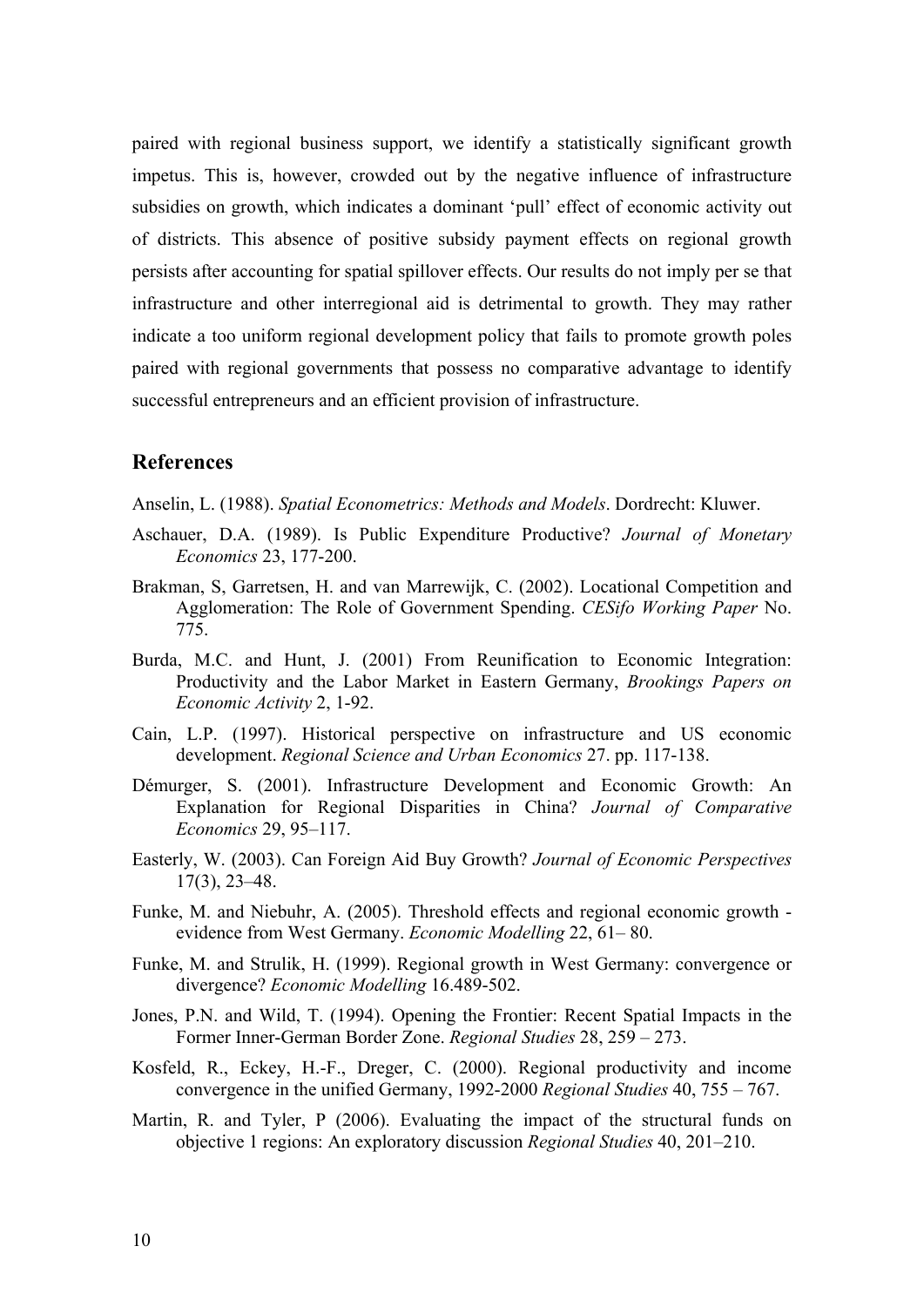- Mora, T., Esther V. and Suriñach, J. (2005). Specialisation and growth: the detection of European regional convergence clubs. *Economics Letters* 86, 181-185*.*
- Ravallion, M. and Jalan, J. (1996). Growth divergence due to spatial externalities. *Economics Letters* 53, 227-232.
- Rajan, R.G. and Subramanian, A. (2005). Aid and Growth: What Does the Cross-Country Evidence Really Show? *IMF Working Paper* 127.
- Rodriguez-Pose, A. and U. Fratesi (2004). Between Development and Social Policies: The Impact of European Structural Funds in Objective 1 Regions. *Regional Studies* 38, 97-113.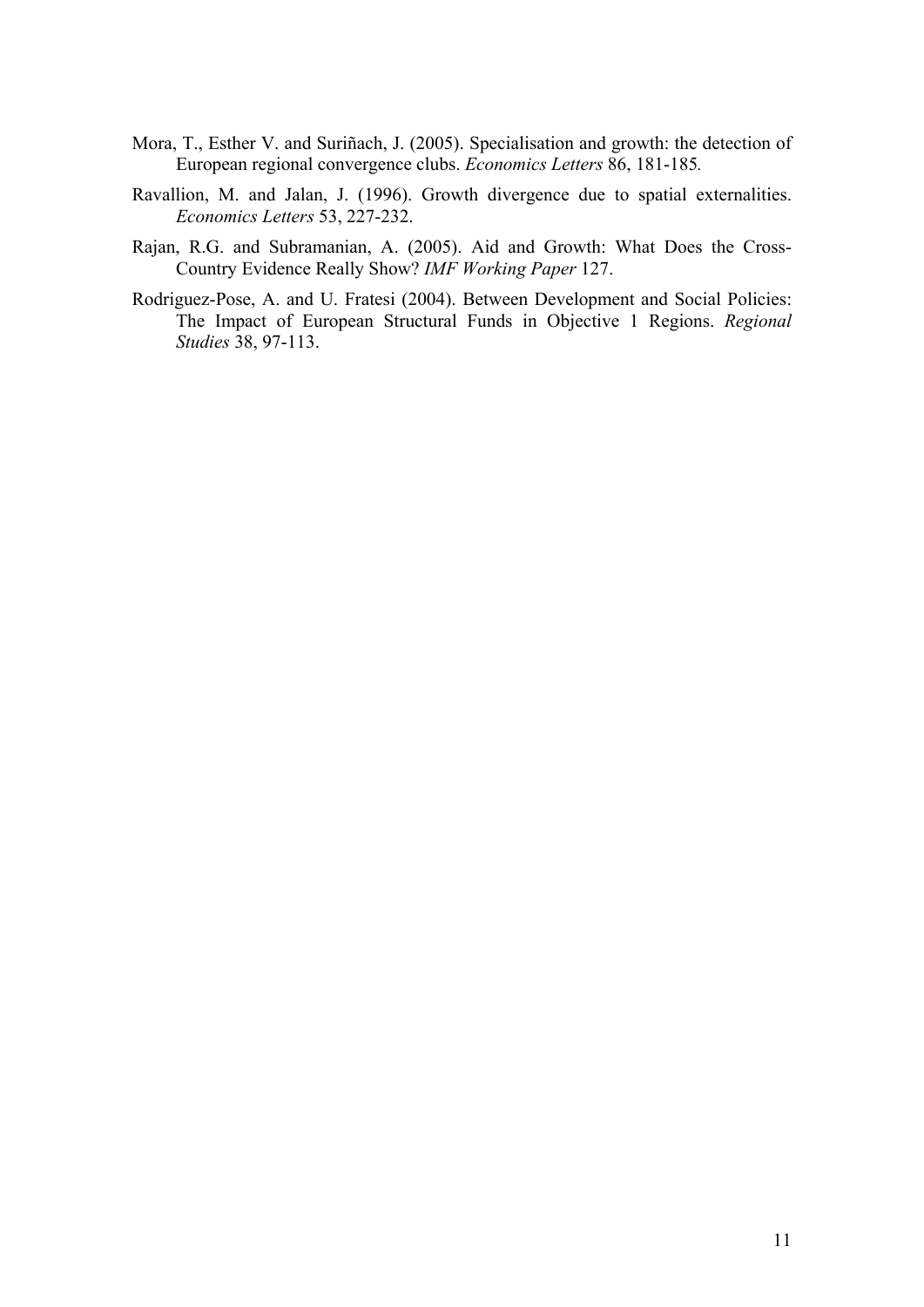## **Appendix**



|                       | Subsidies Rates of Assisted Areas |                |  |  |  |
|-----------------------|-----------------------------------|----------------|--|--|--|
| <b>Assisted Areas</b> | <b>SME</b>                        | <b>Non-SME</b> |  |  |  |
| A                     | 50%                               | 35%            |  |  |  |
| B                     | 43%                               | 28%            |  |  |  |
| C                     | 28%                               | 18%            |  |  |  |
| D                     | $7.5\% - 15\%$                    | $0\%$          |  |  |  |
| E                     | $7.5\% - 15\%$                    | $0\%$          |  |  |  |
| F                     | $0\%$                             | $0\%$          |  |  |  |

Subsidies Rates of Assisted Areas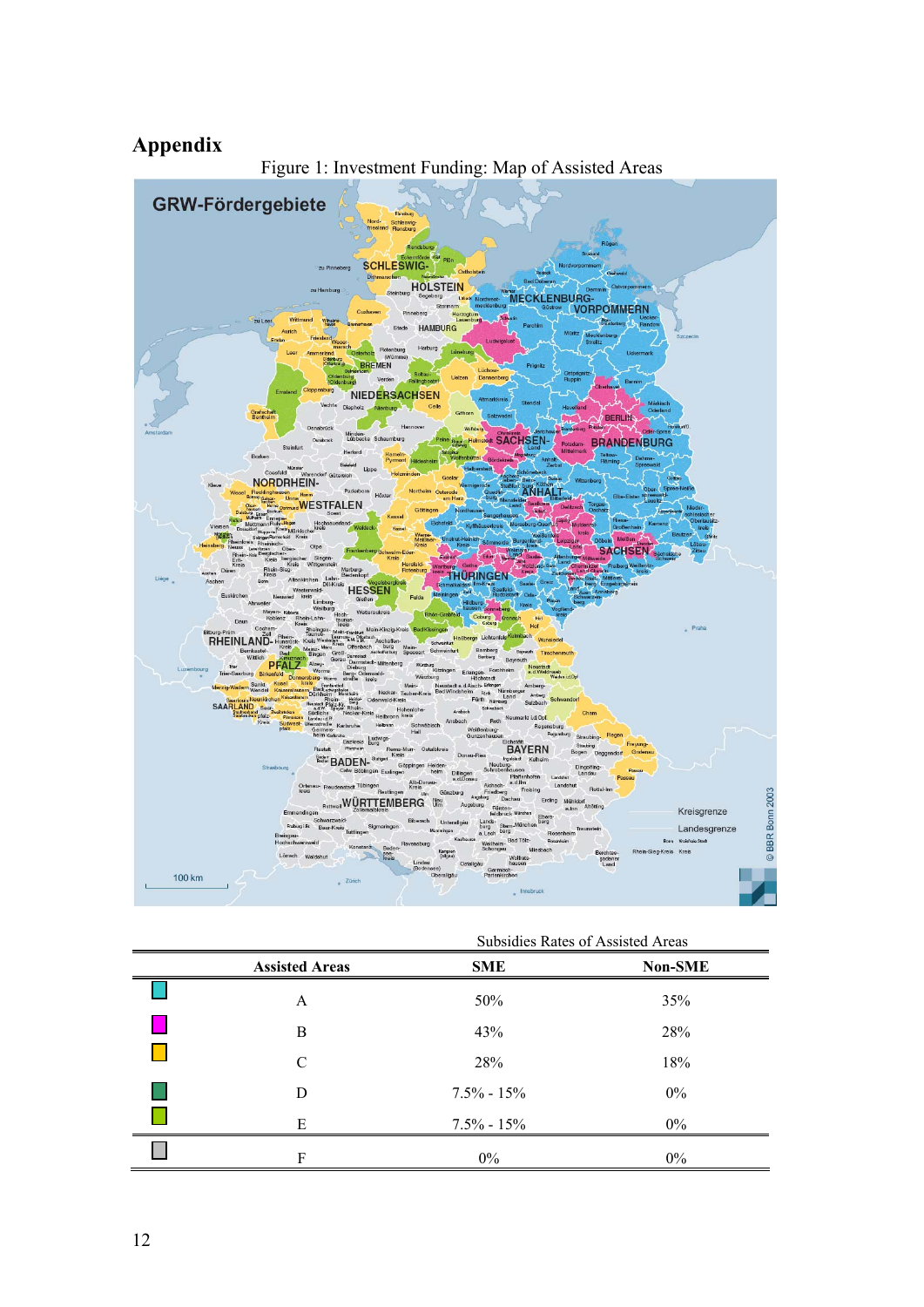Table 5: Percentage Share of Subsidies to CIS and Infrastructure in Total Subsidies to respective Regions and Total Subsidies in % of Gross Fixed Capital Investment (GFCI), 1991-2007

|         |            | <b>Old Federal States</b> | <b>New Federal States</b> |            |                       |              |
|---------|------------|---------------------------|---------------------------|------------|-----------------------|--------------|
| Year    | <b>CIS</b> | <b>Infrastructure</b>     | as % of GFCI              | <b>CIS</b> | <b>Infrastructure</b> | as % of GFCI |
| 1991    | 9.2%       | 17%                       | 0.23%                     | 91%        | 83%                   | 9%           |
| 1992    | 11.4%      | 14%                       | 0.18%                     | 89%        | 86%                   | 5%           |
| 1993    | 7.8%       | 8%                        | 0.16%                     | 92%        | 92%                   | 5%           |
| 1994    | 7.7%       | 5%                        | 0.13%                     | 92%        | 95%                   | 5%           |
| 1995    | 8.9%       | 6%                        | 0.11%                     | 91%        | 94%                   | 4%           |
| 1996    | 6.8%       | 10%                       | 0.11%                     | 93%        | 90%                   | 3%           |
| 1997    | 11.2%      | 6%                        | 0.12%                     | 89%        | 93%                   | 3%           |
| 1998    | 8.7%       | 7%                        | 0.10%                     | 91%        | 93%                   | 3%           |
| 1999    | 14.8%      | 7%                        | 0.13%                     | 85%        | 93%                   | 3%           |
| 2000    | 11.6%      | 9%                        | 0.07%                     | 88%        | 91%                   | 2%           |
| 2001    | 11.3%      | 14%                       | $0.09\%$                  | 89%        | 86%                   | 3%           |
| 2002    | 10.7%      | 19%                       | 0.11%                     | 89%        | 80%                   | 3%           |
| 2003    | 15.1%      | 21%                       | 0.13%                     | 85%        | 79%                   | 3%           |
| 2004    | 10.4%      | 19%                       | 0.08%                     | 90%        | 81%                   | 3%           |
| 2005    | 13.2%      | 17%                       | 0.09%                     | 87%        | 83%                   | 2%           |
| 2006    | 11.7%      | 17%                       | n.a.                      | 88%        | 83%                   | n.a.         |
| 2007    | 14.2%      | 3%                        | n.a.                      | 87%        | 97%                   | n.a.         |
| Average | 10.4%      | 11%                       | 0.12%                     | 90%        | 89%                   | 4%           |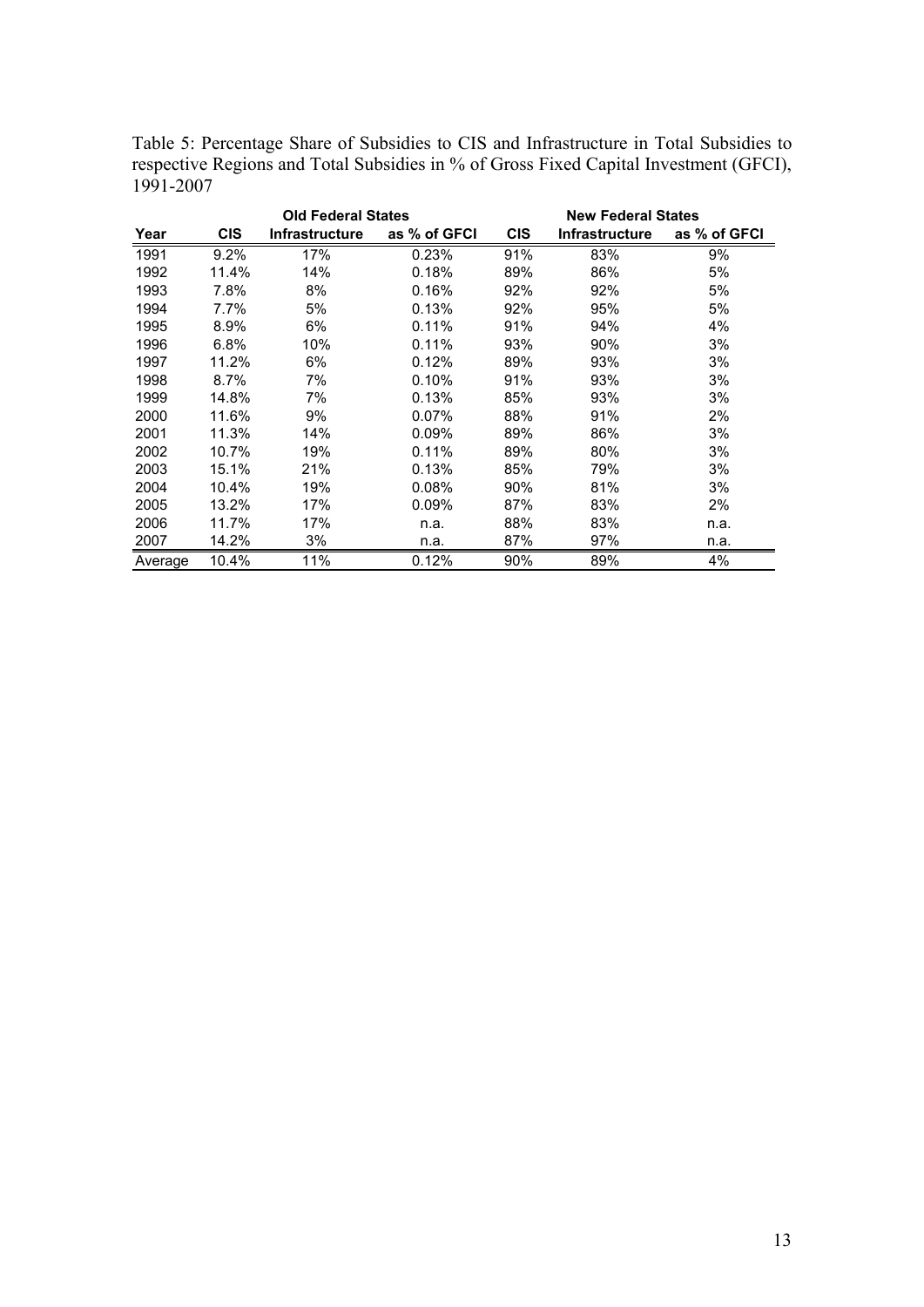|                    | Spatial     | <b>IV CIS</b> | IV Infra   | <b>IV CIS</b> | IV Infra | <b>CAGR HC</b> |
|--------------------|-------------|---------------|------------|---------------|----------|----------------|
|                    | <b>GDP</b>  |               |            | Both          | Both     |                |
| $GDPt=1$           | $0.899***$  | $0.947***$    | $0.942***$ | $0.982***$    | 0.96     | $0.938***$     |
|                    | [32.44]     | [17.30]       | [25.56]    | [2.67]        | [1.50]   | [38.36]        |
| <b>CIS</b>         | 0.00        | 0.018         |            | 0.133         | 0.274    | $-0.003$       |
|                    | $[0.02]$    | [0.25]        |            | $[0.14]$      | $[0.04]$ | [0.41]         |
| Infra              | $-0.068***$ |               | 0.021      | $-0.143$      | $-1.516$ | $-0.080***$    |
|                    | [4.98]      |               | [0.25]     | $[0.30]$      | $[0.04]$ | [5.98]         |
| CIS*Infra.         | $0.023***$  |               |            | 0.002         | 0.309    | $0.025***$     |
|                    | [4.97]      |               |            | $[0.01]$      | [0.05]   | $[4.95]$       |
| Population Growth  | 0.183       | 0.075         | 0.027      | 0.387         | 0.206    | 0.139          |
|                    | [1.34]      | $[0.19]$      | [0.12]     | $[0.12]$      | [0.03]   | [1.00]         |
| Inv.Ratio          | $0.269***$  | $0.175*$      | $0.198**$  | 0.021         | $-0.813$ | $0.178**$      |
|                    | [3.58]      | $[1.94]$      | $[2.52]$   | $[0.02]$      | $[0.04]$ | $[2.33]$       |
| Human Capital      | $0.048**$   | 0.041         | $0.039*$   | 0.05          | $-0.041$ |                |
|                    | $[2.56]$    | $[1.55]$      | [1.76]     | $[0.34]$      | $[0.02]$ |                |
| dyEAST             | 0.055       | $-0.052$      | $-0.076$   | 0.102         | $-0.848$ | $0.185**$      |
|                    | $[0.62]$    | [0.26]        | $[0.26]$   | $[0.06]$      | [0.05]   | $[2.06]$       |
| Spatial GDP        | $0.075**$   |               |            |               |          |                |
|                    | $[2.46]$    |               |            |               |          |                |
| CAGR Human Capital |             |               |            |               |          | 0.025          |
|                    |             |               |            |               |          | $[0.73]$       |
| Constant           | $1.477***$  | $1.316***$    | $1.293***$ | 1.458         | $-0.145$ | 1.545***       |
|                    | [3.12]      | [2.61]        | [2.82]     | [0.60]        | [0.00]   | [5.02]         |
| Observations       | 419         | 419           | 419        | 419           | 419      | 419            |
| R-squared          | 0.9         | 0.9           | 0.89       | 0.84          | 0.83     | 0.89           |

Table 6: Robustness: Spatially weighted GDP, IV Estimation and Cumulative Rate of Change (CAGR) for Human Capital

Note: Robust t statistics in brackets. \* significant at 10%; \*\* significant at 5%; \*\*\* significant at 1%. The initial value of the endogenous variable GDP<sup>t=1</sup> refers to the year 1994 in the IV estimation given that GDP per capita in 1992 was used to instrument CIS or Infra respectively. The cumulative average growth rate (CAGR HC) is calculated over the period 1994 to 2005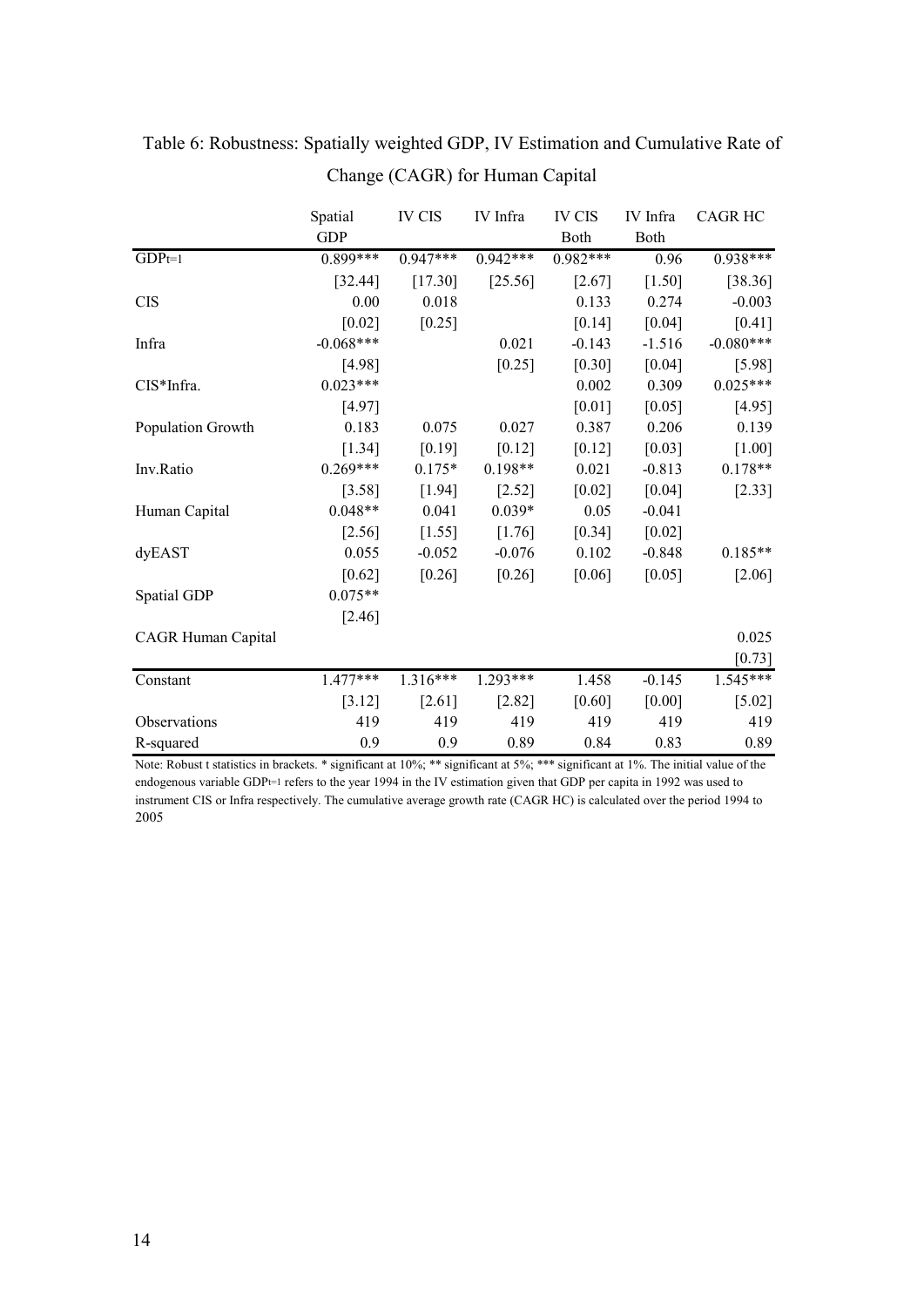|                   | <b>Baseline</b> | <b>CIS</b> | Infra               | Both       | Inter       |
|-------------------|-----------------|------------|---------------------|------------|-------------|
| GDP1992           | $0.883***$      | $0.887***$ | $0.881***$          | $0.887***$ | $0.887***$  |
|                   | [29.84]         | [29.74]    | [29.72]             | [29.68]    | [30.13]     |
| <b>CIS</b>        |                 | 0.005      |                     | 0.007      | 0.001       |
|                   |                 | [0.93]     |                     | [1.22]     | [0.21]      |
| Infra             |                 |            | $-0.004$            | $-0.006$   | $-0.026***$ |
|                   |                 |            | $[0.72]$            | [1.03]     | [3.29]      |
| $CIS*Infra$       |                 |            |                     |            | $0.006**$   |
|                   |                 |            |                     |            | [2.56]      |
| Population Growth | 0.131           | 0.146      | 0.129               | 0.151      | 0.088       |
|                   | [0.95]          | [1.03]     | [0.95]              | [1.08]     | [0.63]      |
| Inv. Ratio        | $0.341***$      | $0.344***$ | $0.335***$          | $0.337***$ | $0.314***$  |
|                   | [4.66]          | $[4.70]$   | [4.48]              | [4.53]     | [4.46]      |
| Human Capital     | $0.060***$      | $0.061***$ | $0.059***$          | $0.060***$ | $0.056***$  |
|                   | [3.24]          | [3.26]     | [3.13]              | [3.15]     | [3.03]      |
| dyEAST            | 0.107           | 0.091      | 0.124               | 0.109      | 0.092       |
|                   | $[1.22]$        | $[1.01]$   | $[1.33]$            | [1.17]     | $[1.01]$    |
| Constant          | 2.450***        | $2.446***$ | 2.449***            | 2.444***   | $2.257***$  |
|                   | $[5.38]$        | [5.44]     | $\left[5.37\right]$ | [5.45]     | [5.09]      |
| Observations      | 419             | 419        | 419                 | 419        | 419         |
| R-squared         | 0.89            | 0.89       | 0.89                | 0.89       | 0.89        |

Table 7: Robustness: Baseline Specification using Initial Values

Robust t statistics in brackets. \* significant at 10%; \*\* significant at 5%; \*\*\* significant at 1% All explanatory variables as of 1992 except population growth which enters as an average and human capital which starts in 1994.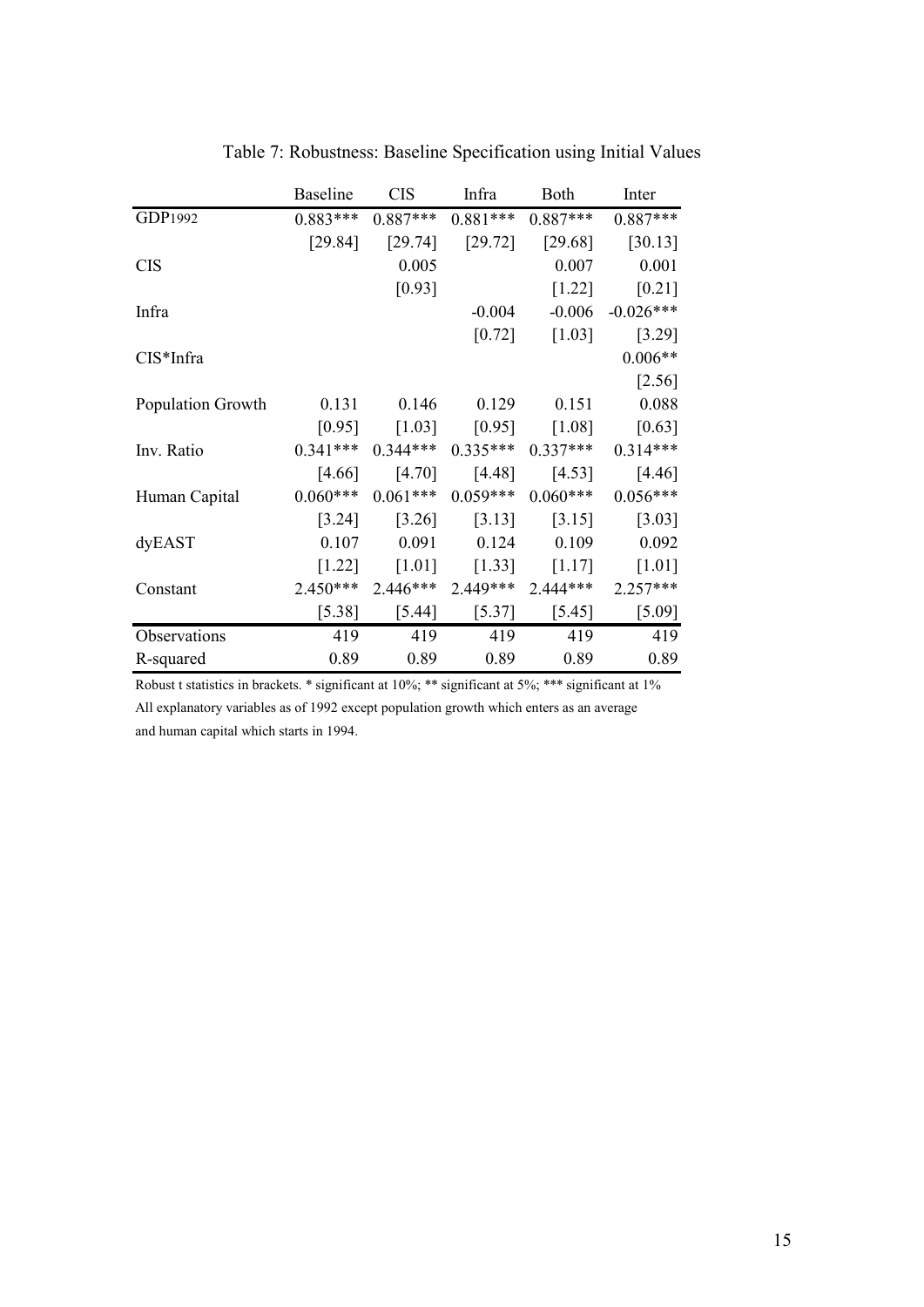|                     | East        | West        | Spatial CIS | Spatial Infra | Spatial Both | Spatial Inter |
|---------------------|-------------|-------------|-------------|---------------|--------------|---------------|
| GDP1992             | $0.500***$  | $0.957***$  | $0.885***$  | $0.886***$    | $0.886***$   | $0.886***$    |
|                     | [6.50]      | [34.48]     | [30.19]     | [30.11]       | [30.66]      | [30.58]       |
| <b>CIS</b>          | $-0.021$    | $-0.005$    | 0.002       | 0.002         | 0.001        | 0.002         |
|                     | [0.69]      | [0.89]      | [0.26]      | [0.26]        | [0.17]       | $[0.27]$      |
| Infra               | $-0.103***$ | $-0.021***$ | $-0.025***$ | $-0.025***$   | $-0.027***$  | $-0.026***$   |
|                     | [3.68]      | $[2.62]$    | [3.13]      | [3.06]        | [3.32]       | [3.23]        |
| $CIS*Infra$         | $0.018**$   | $0.010***$  | $0.007***$  | $0.006***$    | $0.007***$   | $0.007***$    |
|                     | $[2.61]$    | [2.80]      | [2.71]      | [2.59]        | [2.96]       | [2.84]        |
| Spatial CIS         |             |             | 0.00        |               | $-0.001*$    | $-0.001*$     |
|                     |             |             | [1.29]      |               | [1.96]       | $[1.95]$      |
| Spatial Infra       |             |             |             | $\theta$      | 0.002        | 0.002         |
|                     |             |             |             | [0.84]        | [1.59]       | $[1.43]$      |
| Spatial (CIS*Infra) |             |             |             |               |              | 0.00          |
|                     |             |             |             |               |              | $[0.68]$      |
| Population Growth   | $-0.047$    | $0.249*$    | 0.052       | 0.067         | 0.044        | 0.045         |
|                     | [0.29]      | [1.73]      | [0.35]      | [0.46]        | [0.30]       | [0.31]        |
| Inv. Ratio          | $0.282***$  | $0.214***$  | $0.337***$  | $0.325***$    | $0.356***$   | $0.353***$    |
|                     | [2.73]      | [3.51]      | [4.76]      | [4.61]        | $[5.05]$     | $[5.02]$      |
| Human Capital       | $0.134***$  | $0.030*$    | $0.057***$  | $0.057***$    | $0.056***$   | $0.056***$    |
|                     | $[2.80]$    | [1.66]      | [3.11]      | [3.09]        | [3.10]       | [3.09]        |
| dyEAST              |             |             | 0.094       | 0.097         | 0.068        | 0.071         |
|                     |             |             | [1.04]      | $[1.06]$      | [0.75]       | [0.79]        |
| Constant            | 5.925***    | $1.688***$  | 2.242***    | 2.249***      | $2.237***$   | 2.253***      |
|                     | [6.83]      | [4.08]      | [4.99]      | [5.02]        | [5.04]       | $[5.07]$      |
| Observations        | 93          | 326         | 419         | 419           | 419          | 419           |
| R-squared           | 0.59        | 0.91        | 0.89        | 0.89          | 0.89         | 0.89          |

Table 8: Robustness: Specification using Initial Values and Spatial Control Variables

Robust t statistics in brackets. \* significant at 10%; \*\* significant at 5%; \*\*\* significant at 1%

All explanatory variables as of 1992 except population growth which enters as an average and human capital which starts in 1994.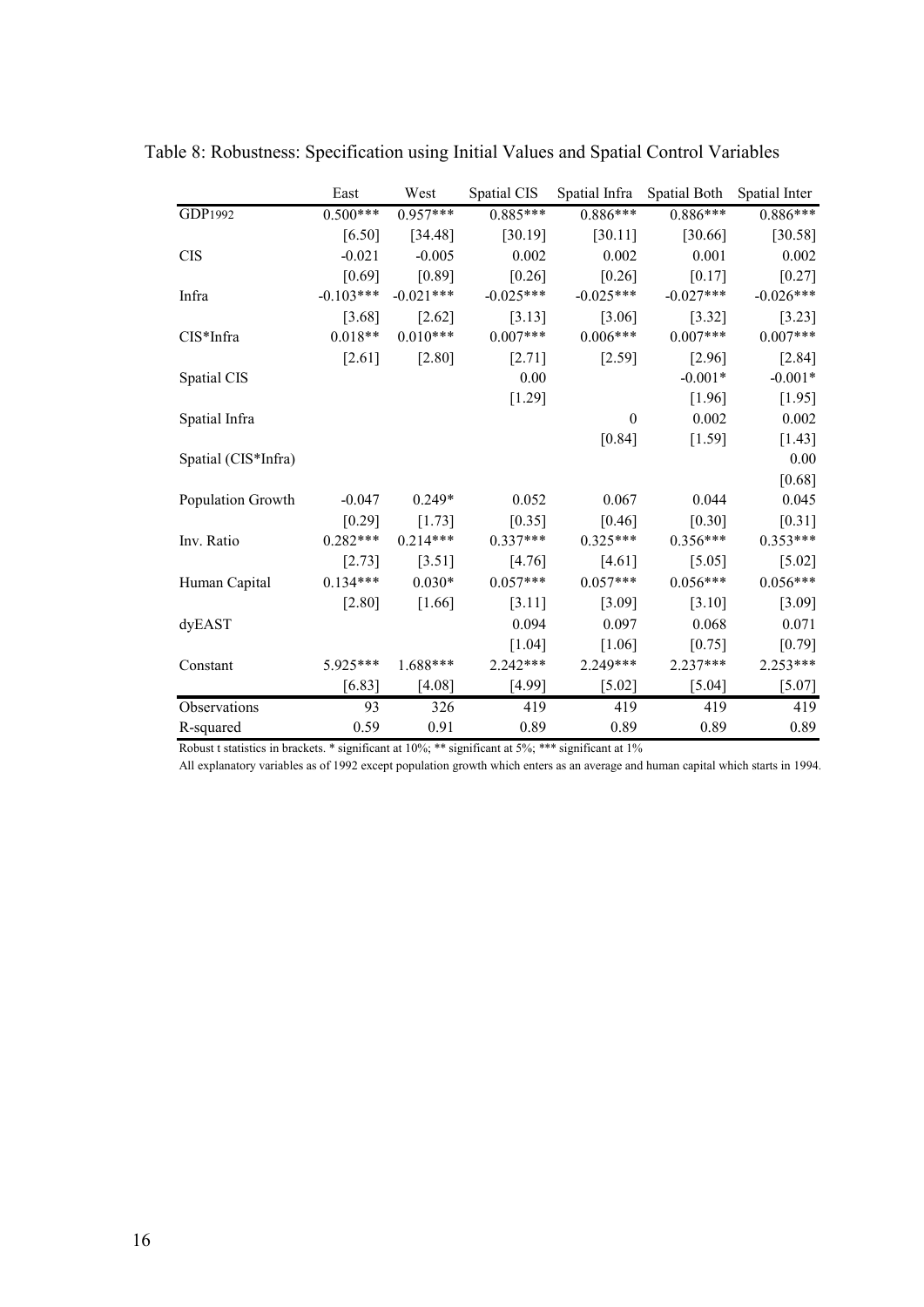# **The following Discussion Papers have been published since 2007:**

### **Series 1: Economic Studies**

| 01 | 2007 | The effect of FDI on job separation                                                                                                         | Sascha O. Becker<br>Marc-Andreas Mündler                          |
|----|------|---------------------------------------------------------------------------------------------------------------------------------------------|-------------------------------------------------------------------|
| 02 | 2007 | Threshold dynamics of short-term interest rates:<br>empirical evidence and implications for the<br>term structure                           | Theofanis Archontakis<br>Wolfgang Lemke                           |
| 03 | 2007 | Price setting in the euro area:<br>some stylised facts from individual<br>producer price data                                               | Dias, Dossche, Gautier<br>Hernando, Sabbatini<br>Stahl, Vermeulen |
| 04 | 2007 | Unemployment and employment protection<br>in a unionized economy with search frictions                                                      | Nikolai Stähler                                                   |
| 05 | 2007 | End-user order flow and exchange rate dynamics S. Reitz, M. A. Schmidt                                                                      | M. P. Taylor                                                      |
| 06 | 2007 | Money-based interest rate rules:<br>lessons from German data                                                                                | C. Gerberding<br>F. Seitz, A. Worms                               |
| 07 | 2007 | Moral hazard and bail-out in fiscal federations:<br>evidence for the German Länder                                                          | Kirsten H. Heppke-Falk<br>Guntram B. Wolff                        |
| 08 | 2007 | An assessment of the trends in international<br>price competitiveness among EMU countries                                                   | Christoph Fischer                                                 |
| 09 | 2007 | Reconsidering the role of monetary indicators<br>for euro area inflation from a Bayesian<br>perspective using group inclusion probabilities | Michael Scharnagl<br>Christian Schumacher                         |
| 10 | 2007 | A note on the coefficient of determination in<br>regression models with infinite-variance variables Mico Loretan                            | Jeong-Ryeol Kurz-Kim                                              |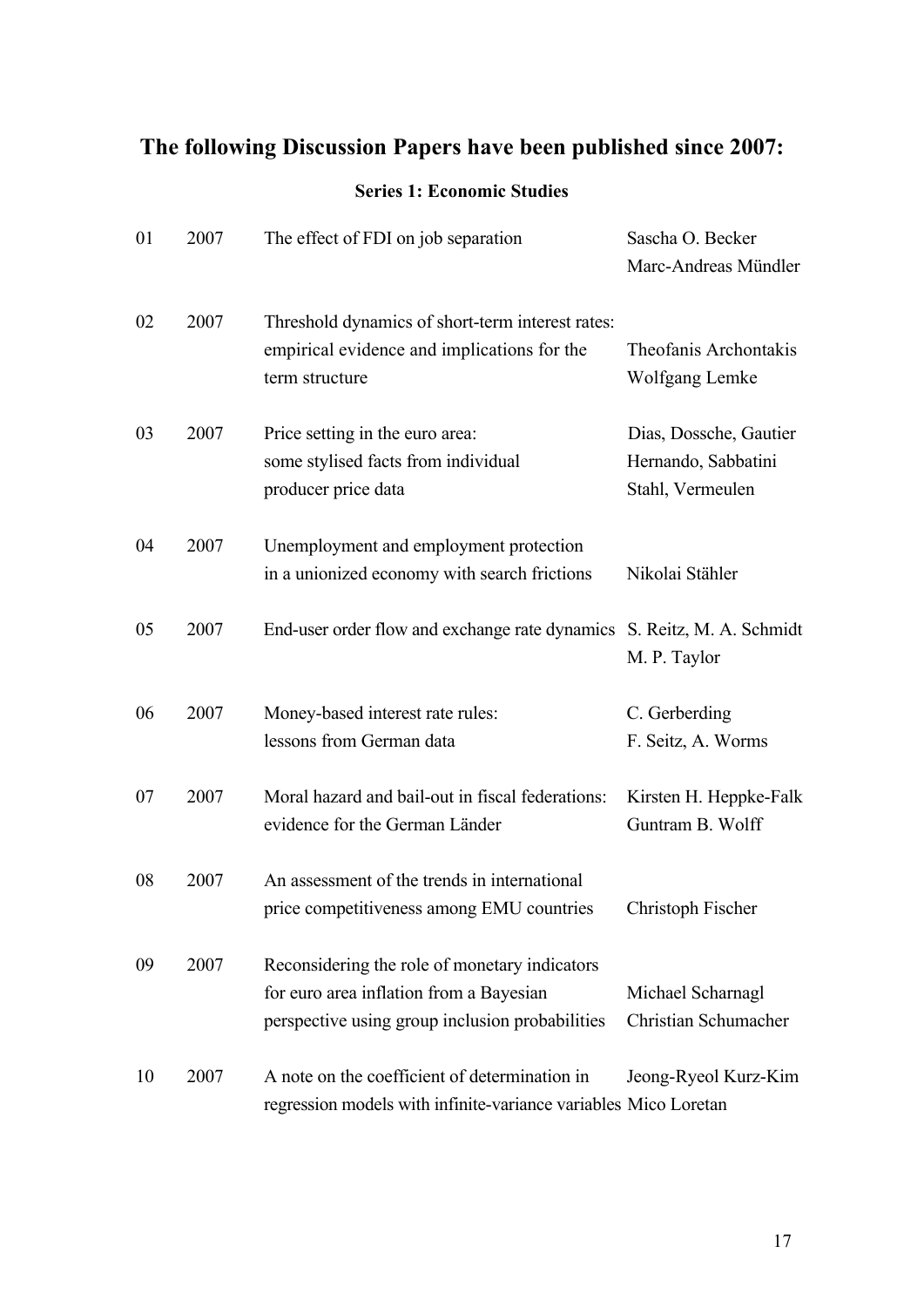| 11 | 2007 | Exchange rate dynamics in a target zone -           | <b>Christian Bauer</b>       |
|----|------|-----------------------------------------------------|------------------------------|
|    |      | a heterogeneous expectations approach               | Paul De Grauwe, Stefan Reitz |
| 12 | 2007 | Money and housing -                                 | Claus Greiber                |
|    |      | evidence for the euro area and the US               | Ralph Setzer                 |
| 13 | 2007 | An affine macro-finance term structure model        |                              |
|    |      | for the euro area                                   | Wolfgang Lemke               |
| 14 | 2007 | Does anticipation of government spending matter?    | Jörn Tenhofen                |
|    |      | Evidence from an expectation augmented VAR          | Guntram B. Wolff             |
| 15 | 2007 | On-the-job search and the cyclical dynamics         | Michael Krause               |
|    |      | of the labor market                                 | Thomas Lubik                 |
| 16 | 2007 | Heterogeneous expectations, learning and            |                              |
|    |      | European inflation dynamics                         | Anke Weber                   |
| 17 | 2007 | Does intra-firm bargaining matter for               | Michael Krause               |
|    |      | business cycle dynamics?                            | Thomas Lubik                 |
| 18 | 2007 | Uncertainty about perceived inflation target        | Kosuke Aoki                  |
|    |      | and monetary policy                                 | Takeshi Kimura               |
| 19 | 2007 | The rationality and reliability of expectations     |                              |
|    |      | reported by British households: micro evidence      | James Mitchell               |
|    |      | from the British household panel survey             | Martin Weale                 |
| 20 | 2007 | Money in monetary policy design under               |                              |
|    |      | uncertainty: the Two-Pillar Phillips Curve          | Günter W. Beck               |
|    |      | versus ECB-style cross-checking                     | Volker Wieland               |
| 21 | 2007 | Corporate marginal tax rate, tax loss carryforwards |                              |
|    |      | and investment functions – empirical analysis       |                              |
|    |      | using a large German panel data set                 | Fred Ramb                    |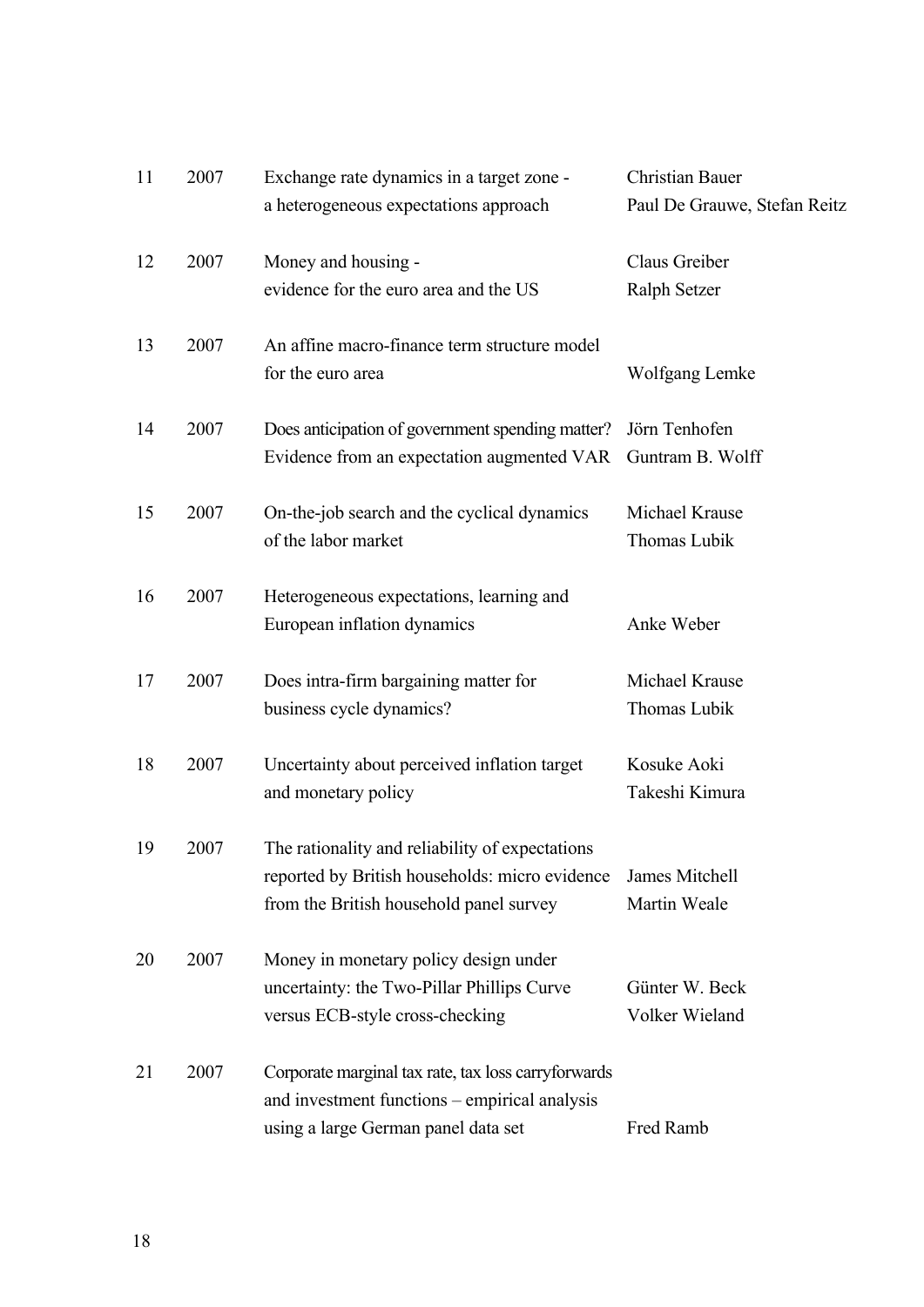| 22 | 2007 | Volatile multinationals? Evidence from the<br>labor demand of German firms                                                | Claudia M. Buch<br>Alexander Lipponer         |
|----|------|---------------------------------------------------------------------------------------------------------------------------|-----------------------------------------------|
| 23 | 2007 | International investment positions and<br>exchange rate dynamics: a dynamic panel analysis                                | Michael Binder<br>Christian J. Offermanns     |
| 24 | 2007 | Testing for contemporary fiscal policy discretion<br>with real time data                                                  | <b>Ulf von Kalckreuth</b><br>Guntram B. Wolff |
| 25 | 2007 | Quantifying risk and uncertainty<br>in macroeconomic forecasts                                                            | Malte Knüppel<br>Karl-Heinz Tödter            |
| 26 | 2007 | Taxing deficits to restrain government<br>spending and foster capital accumulation                                        | Nikolai Stähler                               |
| 27 | 2007 | Spill-over effects of monetary policy $-$ a progress<br>report on interest rate convergence in Europe                     | Michael Flad                                  |
| 28 | 2007 | The timing and magnitude of exchange rate<br>overshooting                                                                 | Hoffmann<br>Sondergaard, Westelius            |
| 29 | 2007 | The timeless perspective vs. discretion: theory and<br>monetary policy implications for an open economy Alfred V. Guender |                                               |
| 30 | 2007 | International cooperation on innovation: empirical Pedro Faria<br>evidence for German and Portuguese firms                | <b>Tobias Schmidt</b>                         |
| 31 | 2007 | Simple interest rate rules with a role for money                                                                          | M. Scharnagl<br>C. Gerberding, F. Seitz       |
| 32 | 2007 | Does Benford's law hold in economic<br>research and forecasting?                                                          | Stefan Günnel<br>Karl-Heinz Tödter            |
| 33 | 2007 | The welfare effects of inflation:<br>a cost-benefit perspective                                                           | Karl-Heinz Tödter<br><b>Bernhard Manzke</b>   |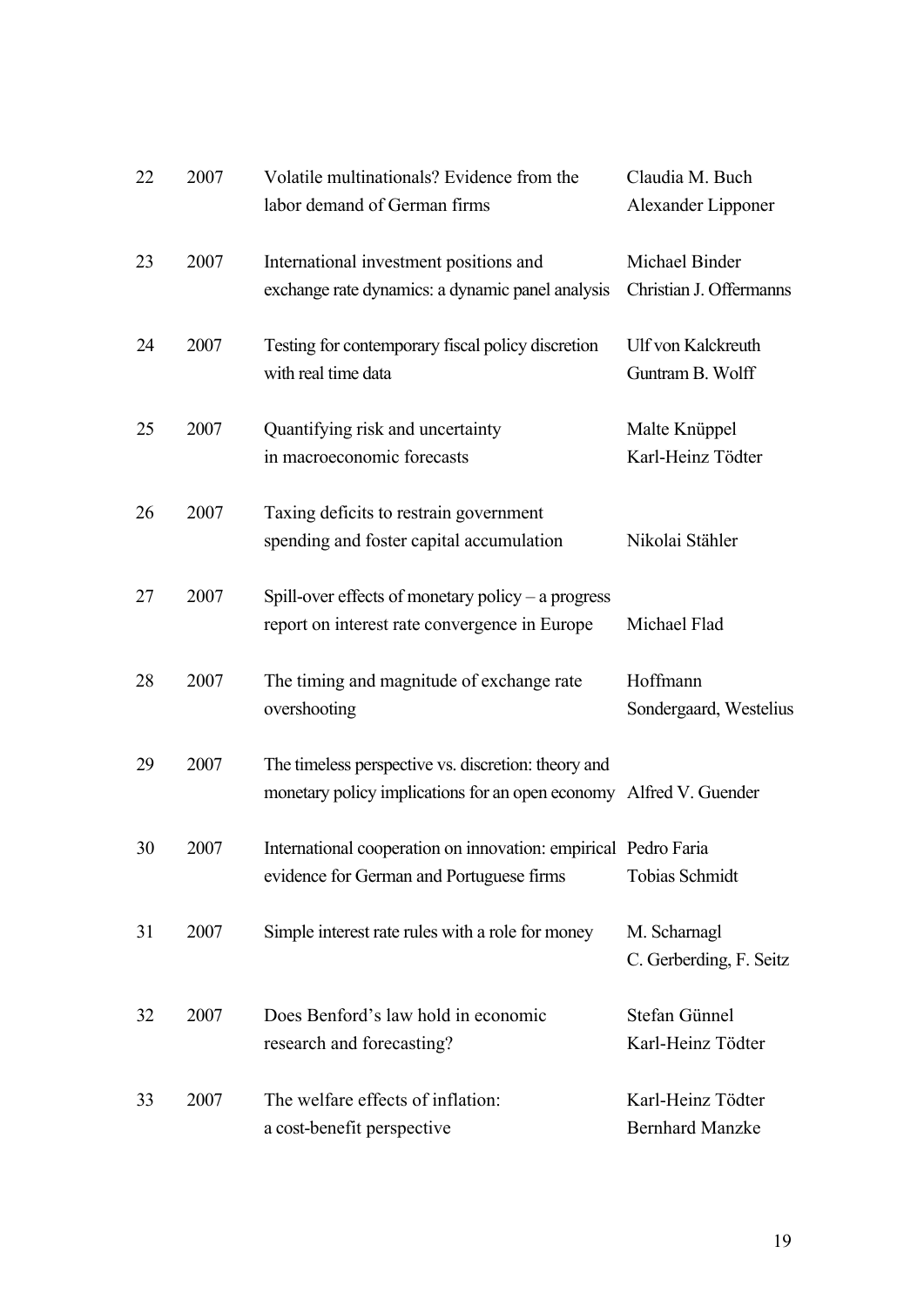| 34 | 2007 | Factor-MIDAS for now- and forecasting with<br>ragged-edge data: a model comparison for                             | Massimiliano Marcellino                    |
|----|------|--------------------------------------------------------------------------------------------------------------------|--------------------------------------------|
|    |      | German GDP                                                                                                         | Christian Schumacher                       |
| 35 | 2007 | Monetary policy and core inflation                                                                                 | Michele Lenza                              |
| 01 | 2008 | Can capacity constraints explain<br>asymmetries of the business cycle?                                             | Malte Knüppel                              |
| 02 | 2008 | Communication, decision-making and the<br>optimal degree of transparency of monetary<br>policy committees          | Anke Weber                                 |
| 03 | 2008 | The impact of thin-capitalization rules on<br>multinationals' financing and investment decisions Schreiber, Wamser | Buettner, Overesch                         |
| 04 | 2008 | Comparing the DSGE model with the factor model:<br>an out-of-sample forecasting experiment                         | Mu-Chun Wang                               |
| 05 | 2008 | Financial markets and the current account -<br>emerging Europe versus emerging Asia                                | Sabine Herrmann<br><b>Adalbert Winkler</b> |
| 06 | 2008 | The German sub-national government bond<br>market: evolution, yields and liquidity                                 | Alexander Schulz<br>Guntram B. Wolff       |
| 07 | 2008 | Integration of financial markets and national<br>price levels: the role of exchange rate volatility                | Mathias Hoffmann<br>Peter Tillmann         |
| 08 | 2008 | Business cycle evidence on firm entry                                                                              | Vivien Lewis                               |
| 09 | 2008 | Panel estimation of state dependent adjustment<br>when the target is unobserved                                    | Ulf von Kalckreuth                         |
| 10 | 2008 | Nonlinear oil price dynamics -<br>a tale of heterogeneous speculators?                                             | <b>Stefan Reitz</b><br><b>Ulf Slopek</b>   |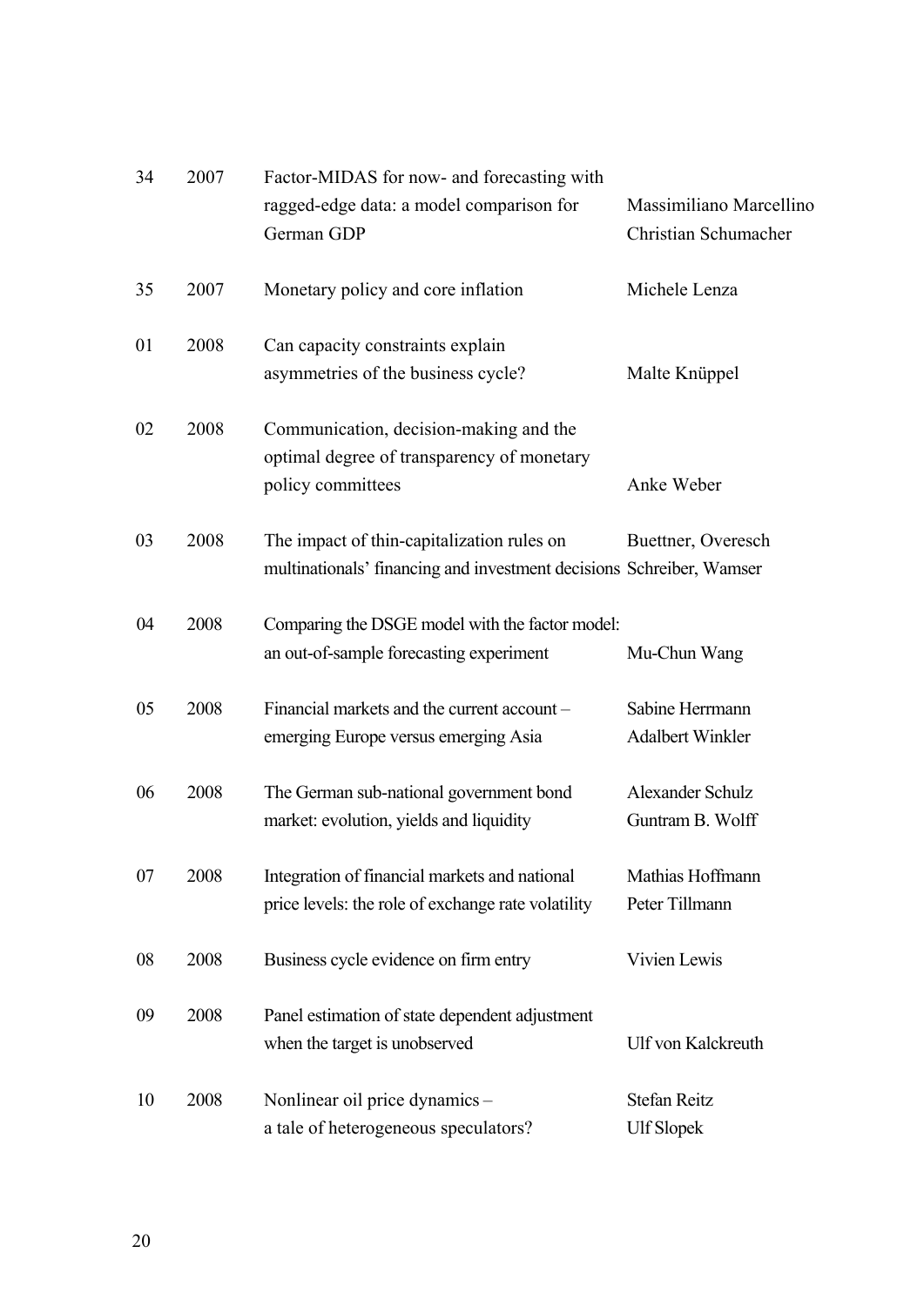| 11 | 2008 | Financing constraints, firm level adjustment<br>of capital and aggregate implications                               | <b>Ulf von Kalckreuth</b>                                 |
|----|------|---------------------------------------------------------------------------------------------------------------------|-----------------------------------------------------------|
| 12 | 2008 | Sovereign bond market integration:<br>the euro, trading platforms and globalization                                 | Alexander Schulz<br>Guntram B. Wolff                      |
| 13 | 2008 | Great moderation at the firm level?<br>Unconditional versus conditional output<br>volatility                        | Claudia M. Buch<br>Jörg Döpke<br>Kerstin Stahn            |
| 14 | 2008 | How informative are macroeconomic<br>risk forecasts? An examination of the<br>Bank of England's inflation forecasts | Malte Knüppel<br>Guido Schultefrankenfeld                 |
| 15 | 2008 | Foreign (in)direct investment and<br>corporate taxation                                                             | Georg Wamser                                              |
| 16 | 2008 | The global dimension of inflation – evidence<br>from factor-augmented Phillips curves                               | Sandra Eickmeier<br>Katharina Moll                        |
| 17 | 2008 | Global business cycles:<br>convergence or decoupling?                                                               | M. Ayhan Kose<br>Christopher Otrok, Ewar Prasad           |
| 18 | 2008 | Restrictive immigration policy<br>in Germany: pains and gains<br>foregone?                                          | Gabriel Felbermayr<br>Wido Geis<br>Wilhelm Kohler         |
| 19 | 2008 | International portfolios, capital<br>accumulation and foreign assets<br>dynamics                                    | Nicolas Coeurdacier<br>Robert Kollmann<br>Philippe Martin |
| 20 | 2008 | Financial globalization and<br>monetary policy                                                                      | Michael B. Devereux<br>Alan Sutherland                    |
| 21 | 2008 | Banking globalization, monetary<br>transmission and the lending channel                                             | Nicola Cetorelli<br>Linda S. Goldberg                     |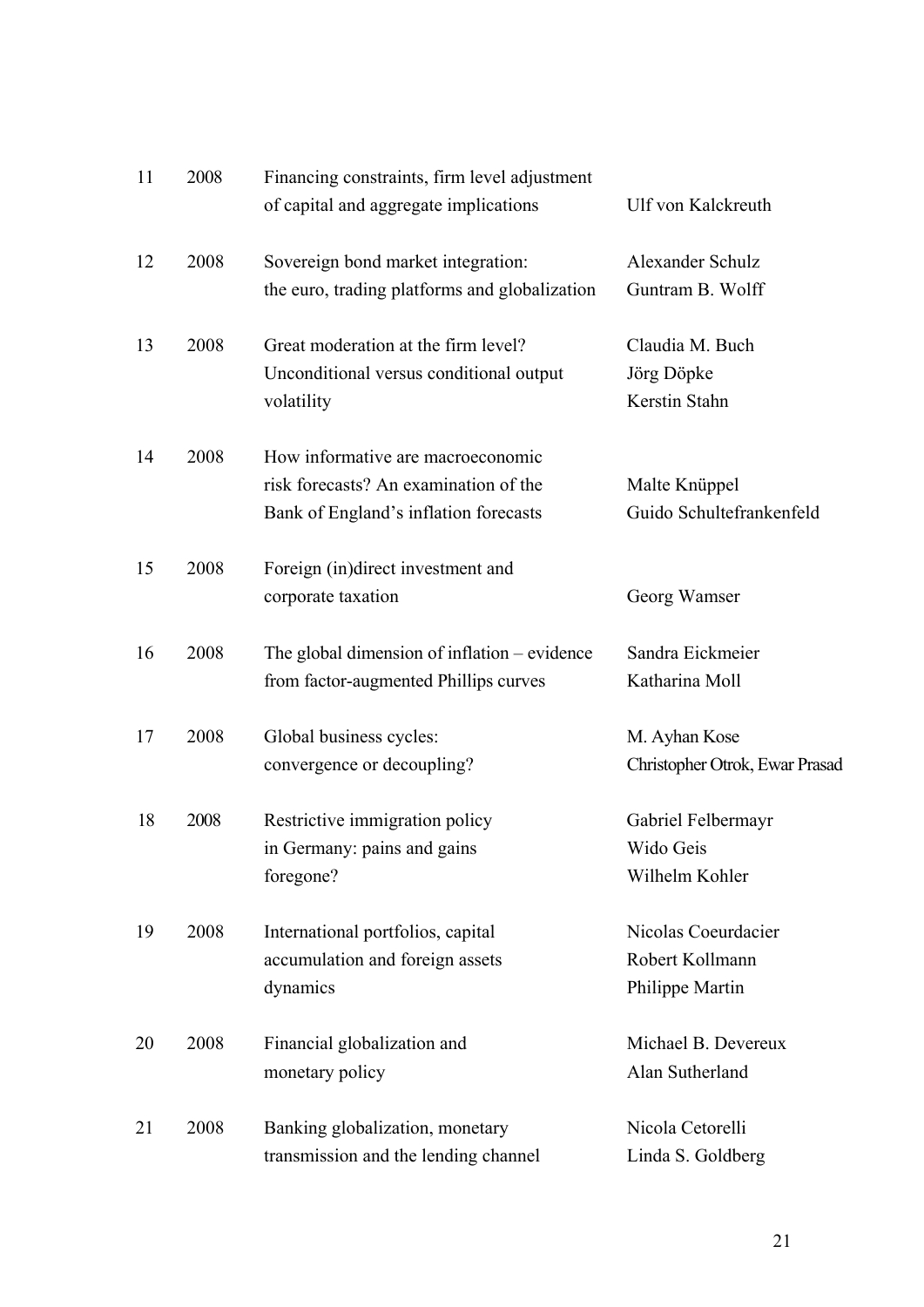| 22 | 2008 | Financial exchange rates and international | Philip R. Lane                 |
|----|------|--------------------------------------------|--------------------------------|
|    |      | currency exposures                         | Jay C. Shambaugh               |
| 23 | 2008 | Financial integration, specialization      | F. Fecht, H. P. Grüner         |
|    |      | and systemic risk                          | P. Hartmann                    |
| 24 | 2008 | Sectoral differences in wage freezes and   | Daniel Radowski                |
|    |      | wage cuts: evidence from a new firm survey | Holger Bonin                   |
| 25 | 2008 | Liquidity and the dynamic pattern of       | Ansgar Belke                   |
|    |      | price adjustment: a global view            | Walter Orth, Ralph Setzer      |
| 26 | 2008 | Employment protection and                  | Florian Baumann                |
|    |      | temporary work agencies                    | Mario Mechtel, Nikolai Stähler |
| 27 | 2008 | International financial markets' influence |                                |
|    |      | on the welfare performance of alternative  |                                |
|    |      | exchange rate regimes                      | Mathias Hoffmann               |
| 28 | 2008 | Does regional redistribution spur growth?  | M. Koetter, M. Wedow           |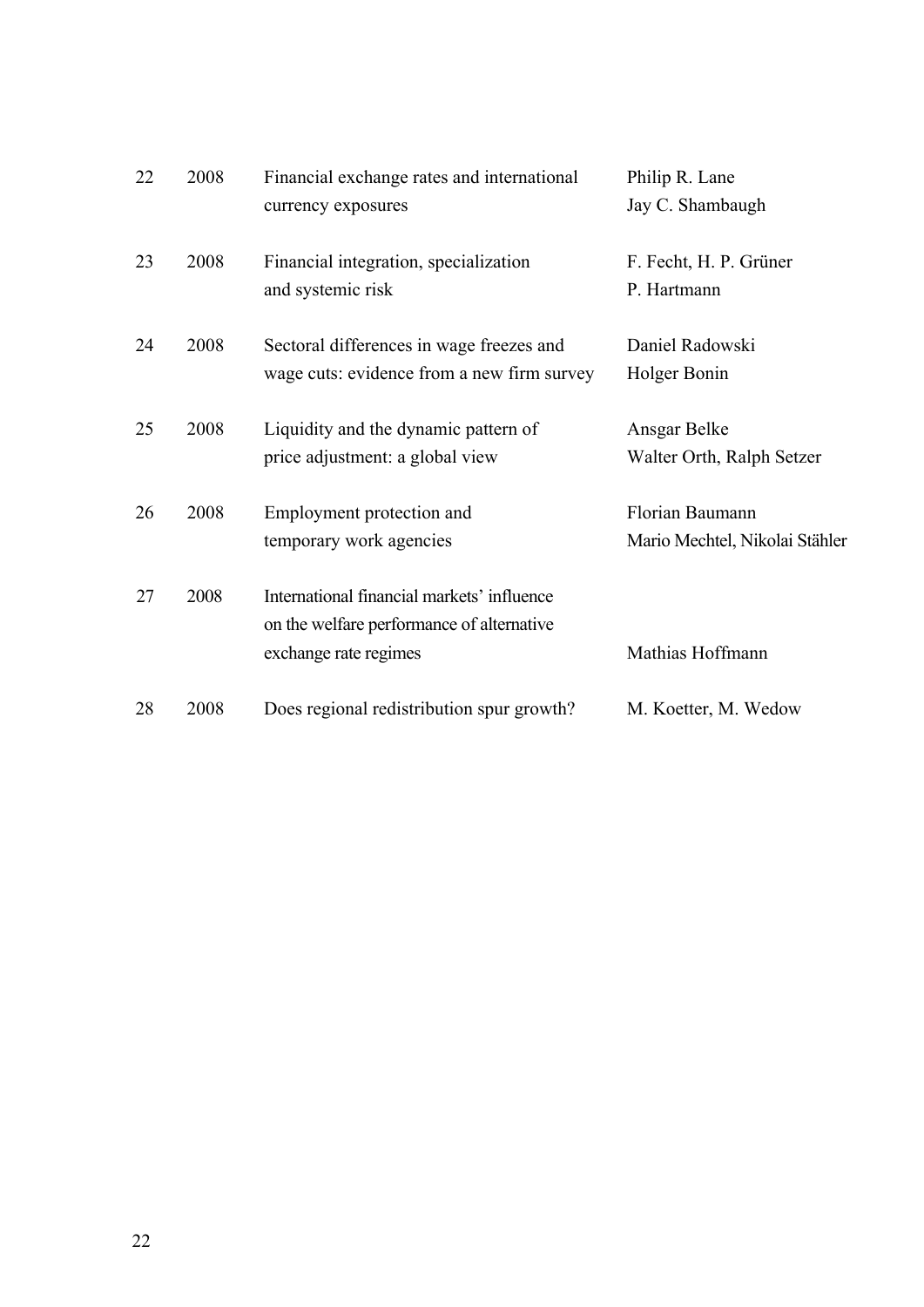### **Series 2: Banking and Financial Studies**

| 01 | 2007 | Granularity adjustment for Basel II                                                                              | Michael B. Gordy<br>Eva Lütkebohmert              |
|----|------|------------------------------------------------------------------------------------------------------------------|---------------------------------------------------|
| 02 | 2007 | Efficient, profitable and safe banking:<br>an oxymoron? Evidence from a panel<br>VAR approach                    | Michael Koetter<br>Daniel Porath                  |
| 03 | 2007 | Slippery slopes of stress: ordered failure<br>events in German banking                                           | Thomas Kick<br>Michael Koetter                    |
| 04 | 2007 | Open-end real estate funds in Germany –<br>genesis and crisis                                                    | C. E. Bannier<br>F. Fecht, M. Tyrell              |
| 05 | 2007 | Diversification and the banks'<br>risk-return-characteristics - evidence from<br>loan portfolios of German banks | A. Behr, A. Kamp<br>C. Memmel, A. Pfingsten       |
| 06 | 2007 | How do banks adjust their capital ratios?<br>Evidence from Germany                                               | Christoph Memmel<br>Peter Raupach                 |
| 07 | 2007 | Modelling dynamic portfolio risk using<br>risk drivers of elliptical processes                                   | Rafael Schmidt<br>Christian Schmieder             |
| 08 | 2007 | Time-varying contributions by the corporate bond<br>and CDS markets to credit risk price discovery               | Niko Dötz                                         |
| 09 | 2007 | Banking consolidation and small business<br>finance – empirical evidence for Germany                             | K. Marsch, C. Schmieder<br>K. Forster-van Aerssen |
| 10 | 2007 | The quality of banking and regional growth                                                                       | Hasan, Koetter, Wedow                             |
| 11 | 2007 | Welfare effects of financial integration                                                                         | Fecht, Grüner, Hartmann                           |
| 12 | 2007 | The marketability of bank assets and managerial<br>rents: implications for financial stability                   | Falko Fecht<br>Wolf Wagner                        |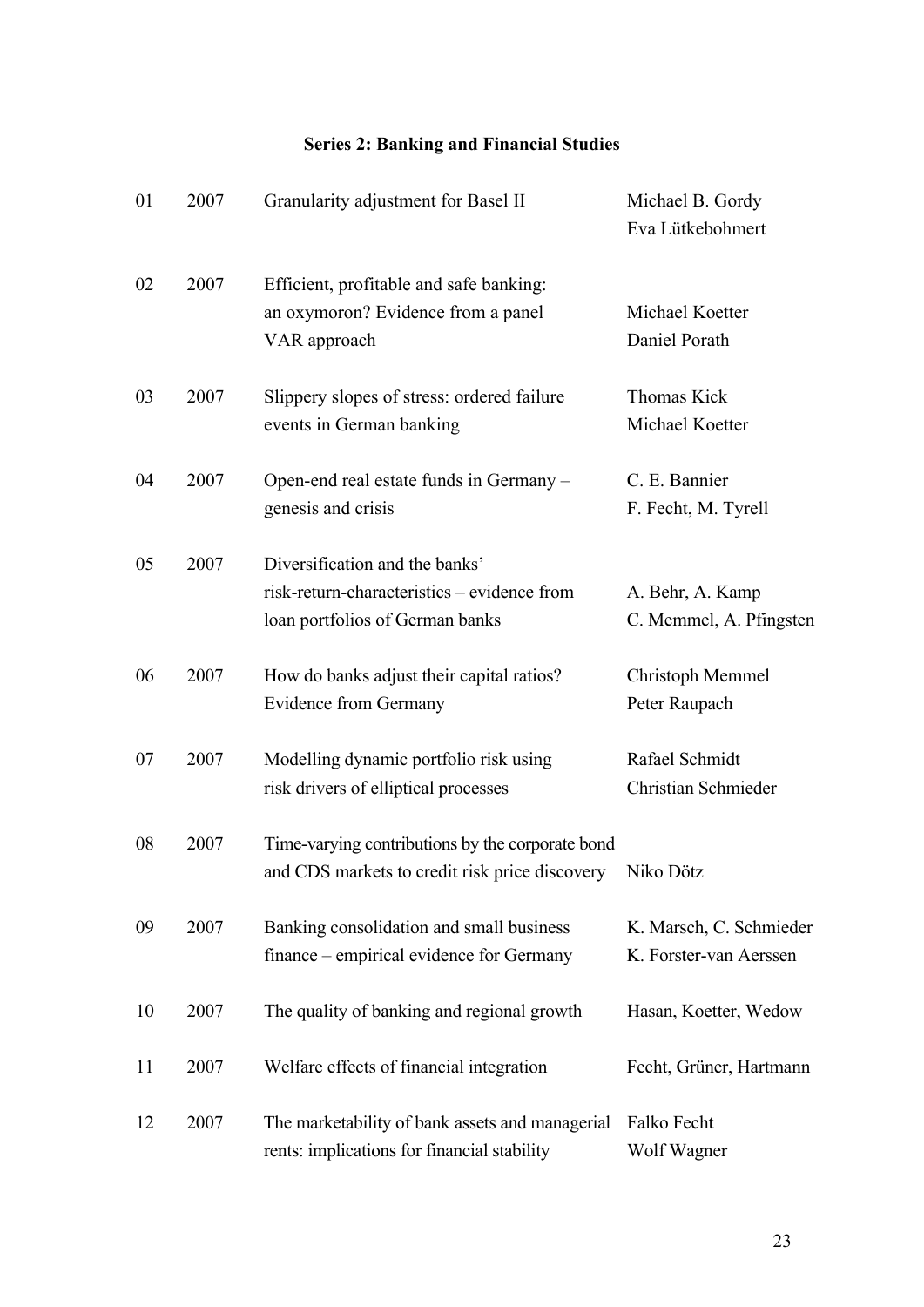| 13 | 2007 | Asset correlations and credit portfolio risk –<br>an empirical analysis                                           | K. Düllmann, M. Scheicher<br>C. Schmieder        |
|----|------|-------------------------------------------------------------------------------------------------------------------|--------------------------------------------------|
| 14 | 2007 | Relationship lending – empirical evidence<br>for Germany                                                          | C. Memmel<br>C. Schmieder, I. Stein              |
| 15 | 2007 | Creditor concentration: an empirical investigation                                                                | S. Ongena, G. Tümer-Alkan<br>N. von Westernhagen |
| 16 | 2007 | Endogenous credit derivatives and bank behaviour                                                                  | Thilo Pausch                                     |
| 17 | 2007 | Profitability of Western European banking<br>systems: panel evidence on structural and<br>cyclical determinants   | Rainer Beckmann                                  |
| 18 | 2007 | Estimating probabilities of default with<br>support vector machines                                               | W. K. Härdle<br>R. A. Moro, D. Schäfer           |
| 01 | 2008 | Analyzing the interest rate risk of banks<br>using time series of accounting-based data:<br>evidence from Germany | O. Entrop, C. Memmel<br>M. Wilkens, A. Zeisler   |
| 02 | 2008 | Bank mergers and the dynamics of<br>deposit interest rates                                                        | Ben R. Craig<br>Valeriya Dinger                  |
| 03 | 2008 | Monetary policy and bank distress:<br>an integrated micro-macro approach                                          | F. de Graeve<br>T. Kick, M. Koetter              |
| 04 | 2008 | Estimating asset correlations from stock prices<br>or default rates – which method is superior?                   | K. Düllmann<br>J. Küll, M. Kunisch               |
| 05 | 2008 | Rollover risk in commercial paper markets<br>and firms' debt maturity choice                                      | Felix Thierfelder                                |
| 06 | 2008 | The success of bank mergers revisited –<br>an assessment based on a matching strategy                             | Andreas Behr<br>Frank Heid                       |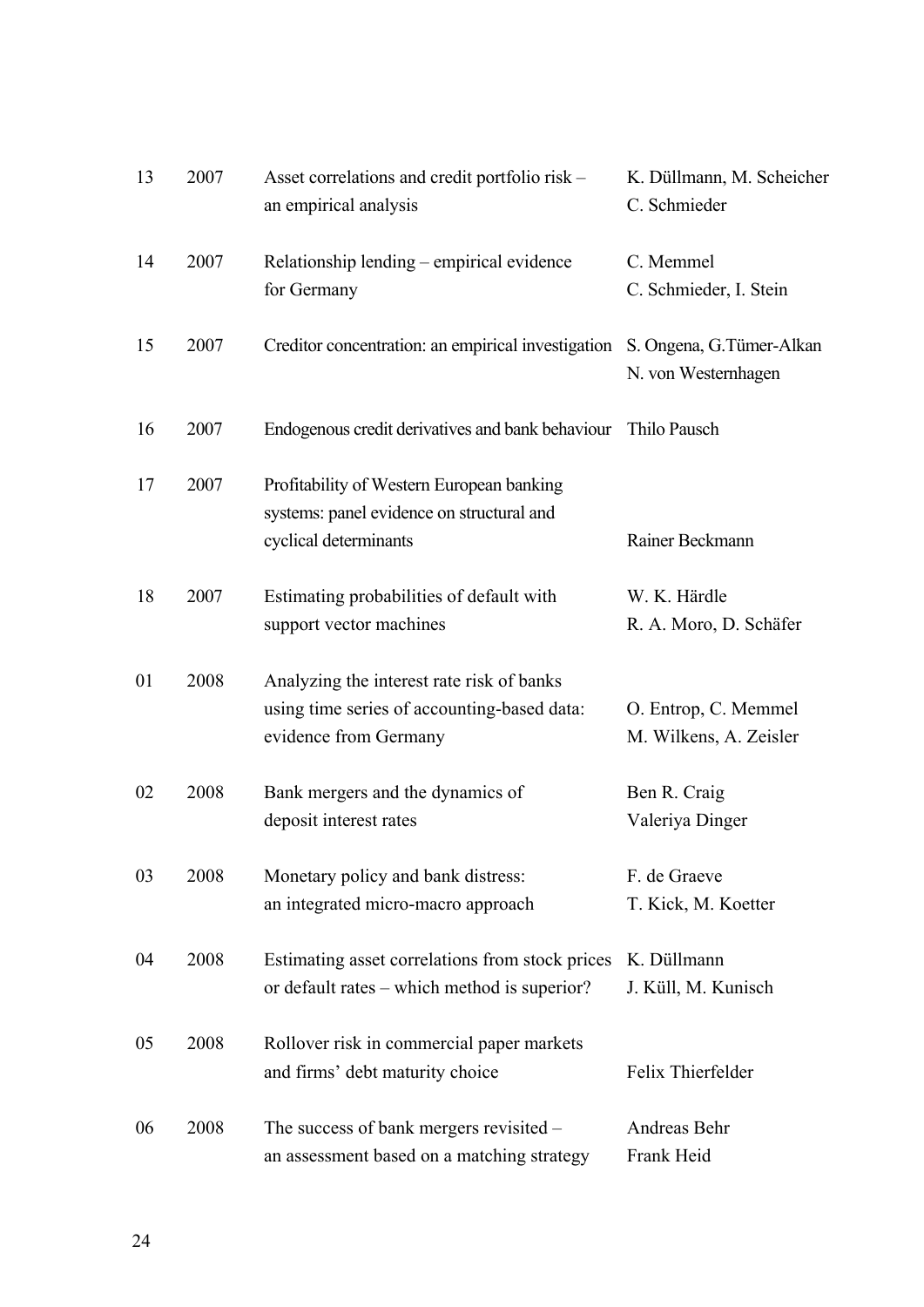| 07 | 2008 | Which interest rate scenario is the worst one for<br>a bank? Evidence from a tracking bank approach                                                                               |                                                  |
|----|------|-----------------------------------------------------------------------------------------------------------------------------------------------------------------------------------|--------------------------------------------------|
|    |      | for German savings and cooperative banks                                                                                                                                          | Christoph Memmel                                 |
| 08 | 2008 | Market conditions, default risk and<br>credit spreads                                                                                                                             | Dragon Yongjun Tang<br>Hong Yan                  |
| 09 | 2008 | The pricing of correlated default risk:<br>evidence from the credit derivatives market                                                                                            | Nikola Tarashev<br>Haibin Zhu                    |
| 10 | 2008 | Determinants of European banks'<br>engagement in loan securitization                                                                                                              | Christina E. Bannier<br>Dennis N. Hänsel         |
| 11 | 2008 | Interaction of market and credit risk: an analysis Klaus Böcker<br>of inter-risk correlation and risk aggregation                                                                 | Martin Hillebrand                                |
| 12 | 2008 | A value at risk analysis of credit default swaps B. Raunig, M. Scheicher                                                                                                          |                                                  |
| 13 | 2008 | Systemic bank risk in Brazil: an assessment of<br>correlated market, credit, sovereign and inter-<br>bank risk in an environment with stochastic<br>volatilities and correlations | Theodore M. Barnhill, Jr.<br>Marcos Rietti Souto |
| 14 | 2008 | Regulatory capital for market and credit risk inter- T. Breuer, M. Jandačka<br>action: is current regulation always conservative? K. Rheinberger, M. Summer                       |                                                  |
| 15 | 2008 | The implications of latent technology regimes<br>for competition and efficiency in banking                                                                                        | Michael Koetter<br>Tigran Poghosyan              |
| 16 | 2008 | The impact of downward rating momentum<br>on credit portfolio risk                                                                                                                | André Güttler<br>Peter Raupach                   |
| 17 | 2008 | Stress testing of real credit portfolios                                                                                                                                          | F. Mager, C. Schmieder                           |
| 18 | 2008 | Real estate markets and bank distress                                                                                                                                             | M. Koetter, T. Poghosyan                         |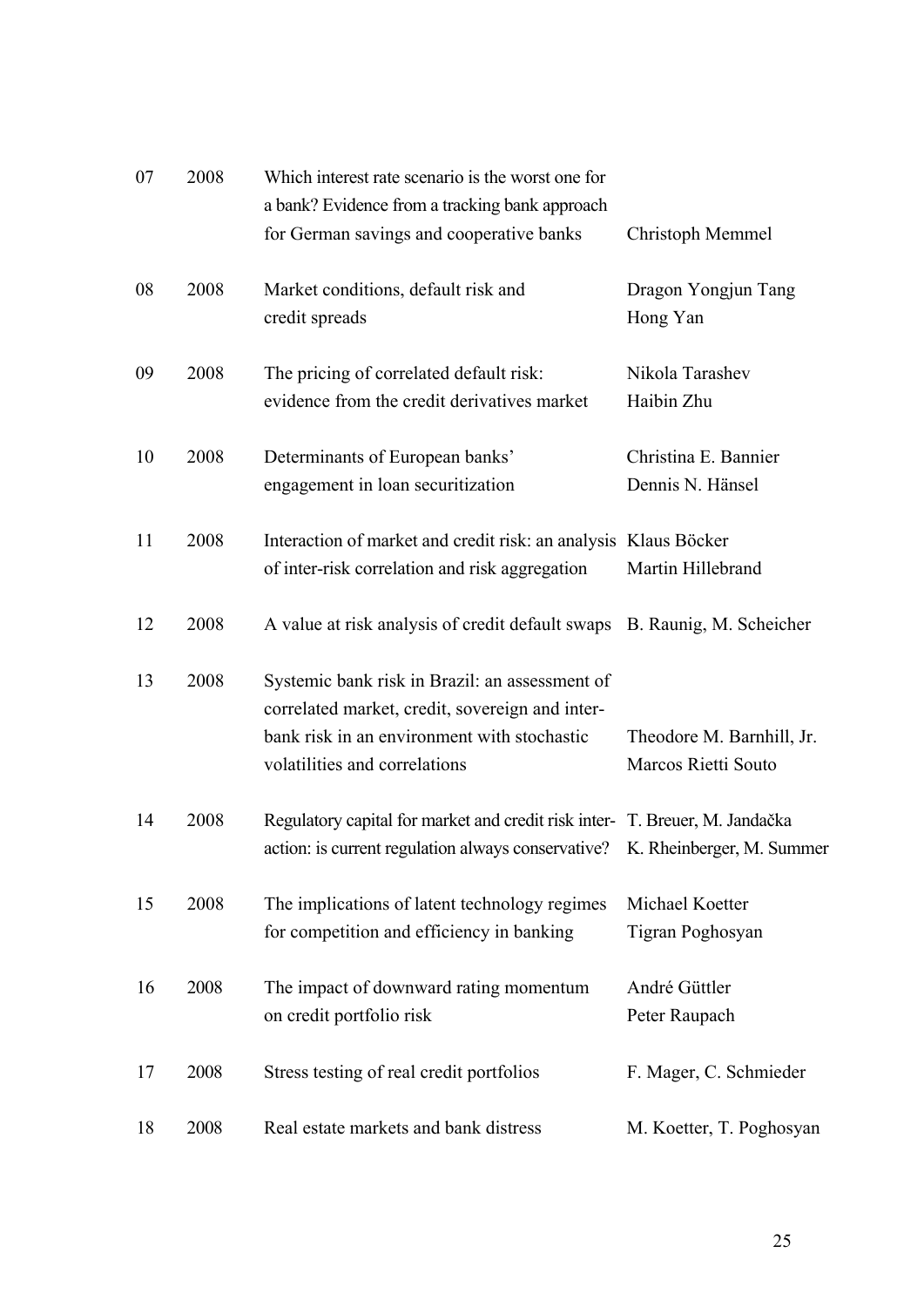19 2008 Stochastic frontier analysis by means of maxi- Andreas Behr mum likelihood and the method of moments Sebastian Tente